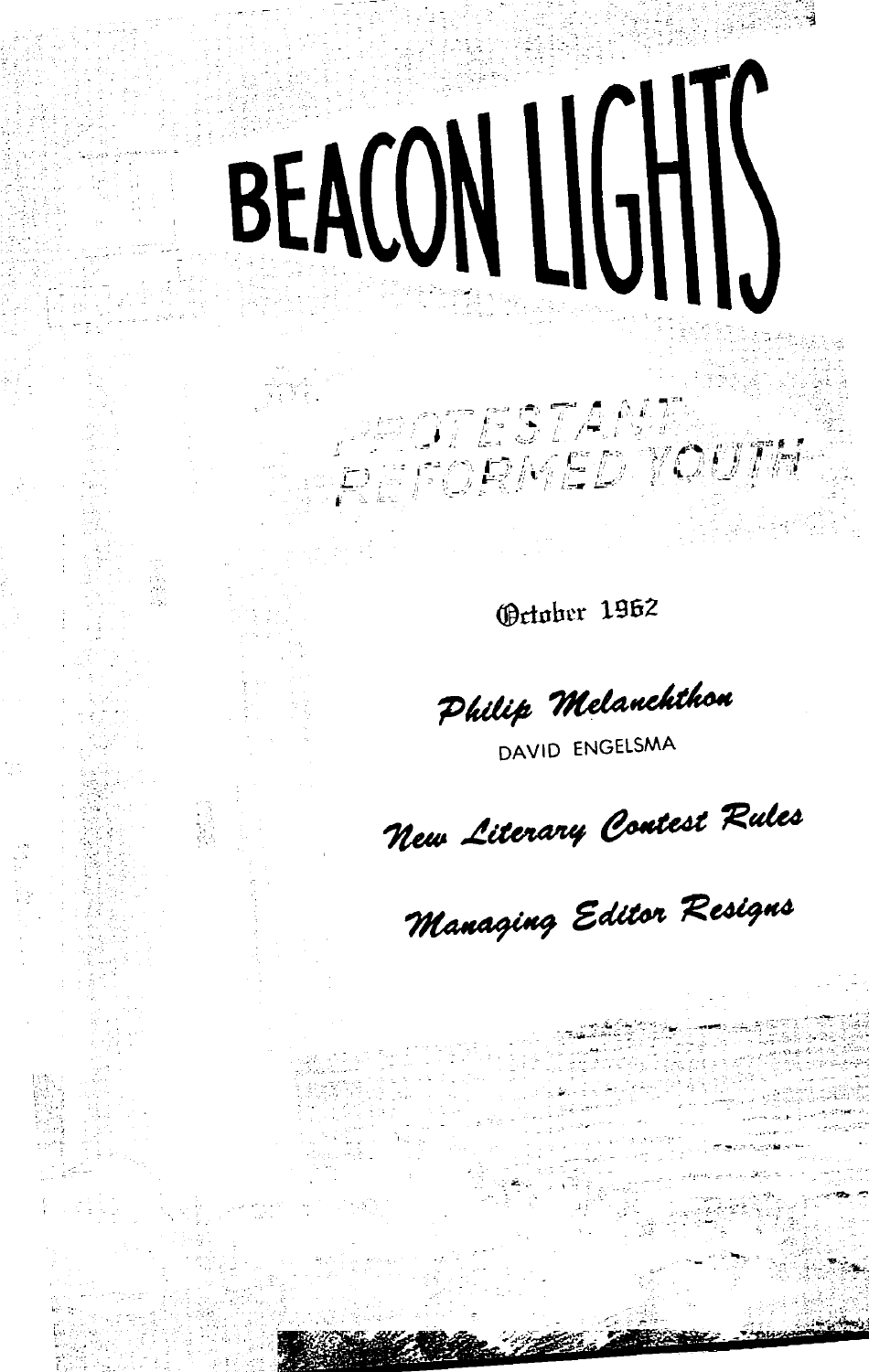

### In This Issue

| David Engelsma                                                                                                                                                                                                                                |  |                                                                                                                    |             |
|-----------------------------------------------------------------------------------------------------------------------------------------------------------------------------------------------------------------------------------------------|--|--------------------------------------------------------------------------------------------------------------------|-------------|
| EDITORIAL ANNUAL ANNUAL ANNUAL<br>H. W. Kuper                                                                                                                                                                                                 |  |                                                                                                                    |             |
| $BOOKS -$<br>Christ and Crisis and Alling and Alling and Alling and Alling and Alling and Alling and Alling and                                                                                                                               |  |                                                                                                                    | ه است. است. |
| Question 7 and the same same and same and an article and an article of the same of the same of the<br>David Engelsma, reviewer                                                                                                                |  |                                                                                                                    |             |
| Rev. R. C. Harbach                                                                                                                                                                                                                            |  |                                                                                                                    |             |
| HELPS FOR BIBLE STUDY ON THE BOOK OF GENESIS - Gen. 2<br>Rev. R. C. Harbach                                                                                                                                                                   |  | and the company of the company of the COD and the MO                                                               |             |
| SECULAR MUSIC $=$ GOOD OR BAD?<br>Miss H. J. Kuiper                                                                                                                                                                                           |  | and the manual contract 12.                                                                                        |             |
| LITERATURE CONTEST RULES <b>And the contest of the contest of the contest of the contest of the CONTEST RULES</b><br>IN OUR OPINION -                                                                                                         |  |                                                                                                                    |             |
|                                                                                                                                                                                                                                               |  | the company of the company of the company of the light of the company of the company of the company of the company |             |
| 15 سال المسلم وللمساعد المالي المساعد المساعد المسلم المسلمين المساعي للسلم في المساعد المسلم المسلم<br><b>CONTRIBUTION</b><br>Hope Protestant Reformed Church Isobel, So, Dakoto                                                             |  |                                                                                                                    |             |
| NEWS FROM, FOR, AND ABOUT OUR CHURCHES. And a state of the contract of the contract of the contract of the contract of the contract of the contract of the contract of the contract of the contract of the contract of the con<br>Lois Kregel |  |                                                                                                                    | 15          |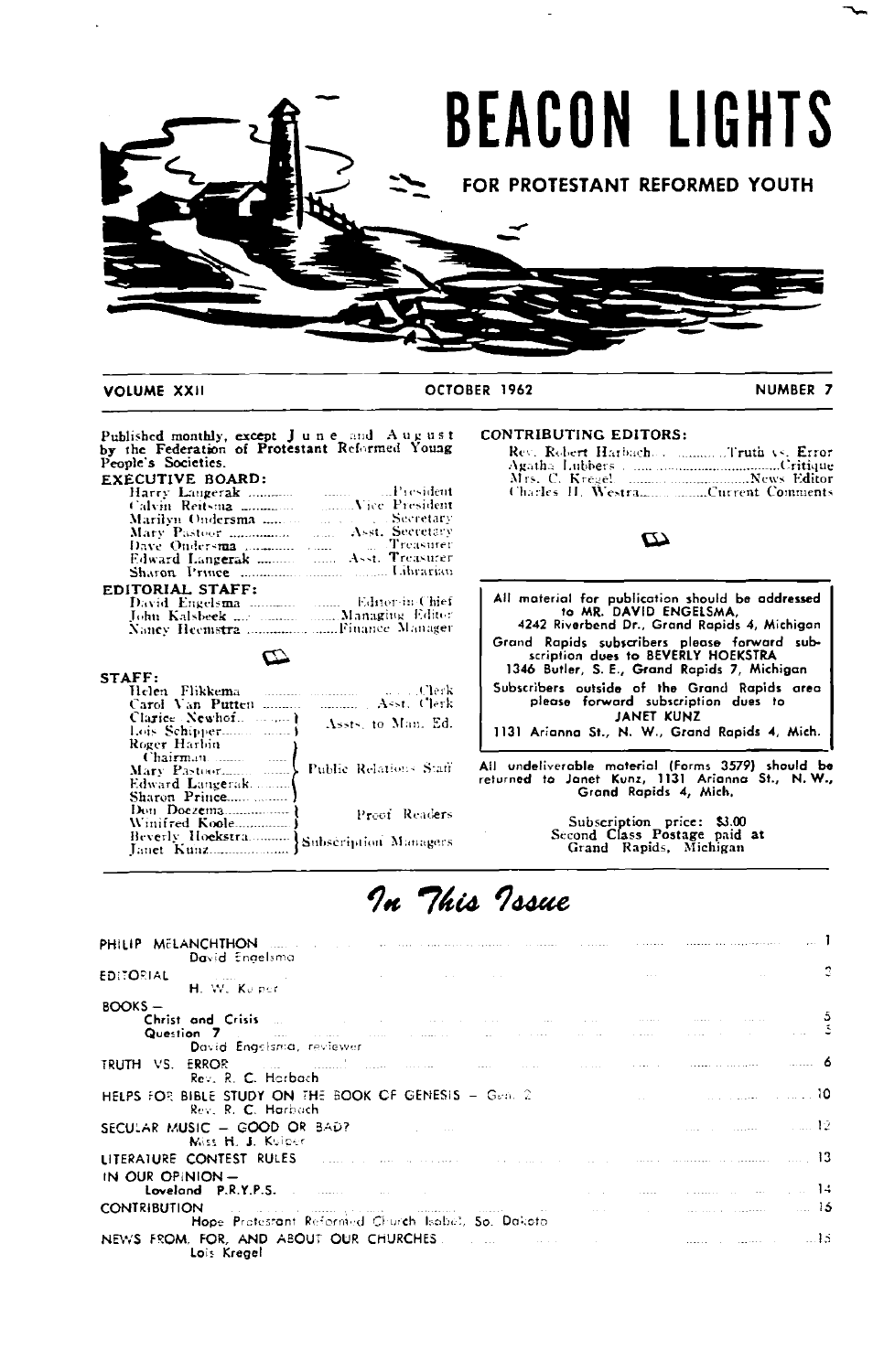Philip Melanchthon

**DAVID ENGELSMA** 

#### $(1)$

The only uncontested statements about the life of Philip Melanchthon (also Melancthon) are those of his dates and places. As soon as one steps bevond the limits of his birth date and dwelling places, he steps into an arena of bitter dispute. Many condemn Philip so vehemently as to be unable to say any good of him; many laud the theologian so fervently as to be blind to any defects. The only other point on which all are agreed is that which ascribes to Melanchthon a gigantic role in the Reformation, one which approximates or equals the role of Luther.

Basis for the dissension among estimators of Melanchthon is to be found precisely in the man himself. He was a paradoxical, in fact, a contradictory person. On every fundamental issue, he either changed his view, uttered contradictory remarks, or differed in declaration and deed. This need not prove him to have been a sniveling and hypocritical sycophant. Of the many charges levelled against him, seldom if ever has he been accused of courting the favor of those who were in a position to advance his own personal cause. The character of the man combined with his awareness of conflicting considerations to produce a life of ambiguity. As soon as we have surveyed the pertinent facts of his life and death, it may be well to compare some estimations of Melanchthon, in the light of which our own judgment must be made.

The child who was to be the second greatest figure in the Lutheran Reformation was born in Bretten on February 16, 1497. His original name was Philip Schwarzerd, literally, Philip Black Earth. One indication of the influence which his great uncle, the famed humanist Reuchlin, had upon him is Philip's quick change of the name into the

Greek equivalent, Melanchthon. A precocious lad. he obtained a master's degree in the arts in 1513. By that time he either was schooled or schooled himself in philosophy, rhetoric, astronomy, Greek, grammar, dialectic, ancient poets and historians, jurisprudence, mathematics, and medicine. He entered Pforzheim in 1507, the University of Heidelberg in 1509, and Tubingen in 1512. After 1516, Philip concentrated upon theological study. From Tubingen he was called to Wittenberg as Greek professor. This position he took up in 1518. This date also marks the meeting of the two who headed one of the greatest movements in the history of the Church, Luther and Melanchthon. Of their relationship there are opposite opinions. Rev. Herman Hoeksema, who takes an extremely dim view of Melanchthon in general, maintains that Luther stood under Philip's influence.<sup>1</sup> The historian, Philip Schaff, who generally regards Melanchthon very highly, states that Philip Melanchthon was "carried away and controlled (sometimes against his better judgment) by the fiery genius of the Protestant Elijah."<sup>2</sup> There can be little doubt but that the dominating figure was the "fiery Elijah," Luther. That Luther was cajoled by Philip into weak positions on predestination, as is Rev. Hoeksema's contention, is highly probable, however.

Overwhelmed by the enormity of the movement which centered in Wittenberg, Melanchthon flung himself and his valuable talents into the Reformation. Whatever of his humanistic youth he retained, the naturally irenic scholar never again experienced the easy and peaceful life of the typical humanist. With a passion searcely equalled by any of his contemporaries, with the exception of John Calvin, Philip labored with body and mind, with mouth and pen in the cause of the Reformation. He was attacked and vilified by Catholic and Lutheran. At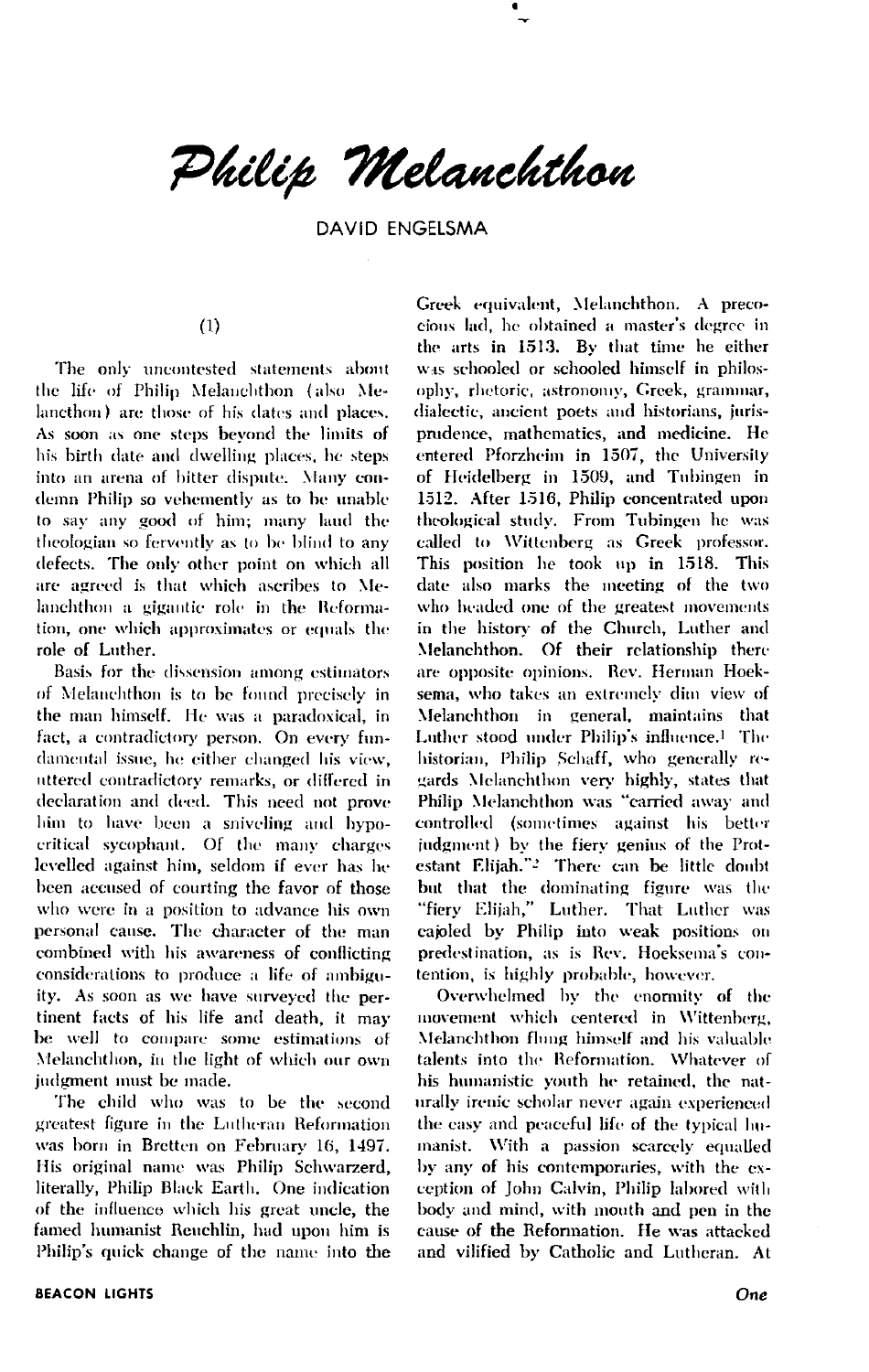times, his life was imperiled and he was forced to flee. So intense was Philip in his studying that Luther once roared at him to cease or be excommunicated. The entire burden of composing confessional statements and conducting "negotiations" with the Catholics and the Zwinglians fell upon Melanchthon. The unanimous verdict upon this tireless and reproach-racked labor was that it was done out of sincere concern for the cause of God's Church. Maurice. Elector of Saxony, remarked that "he had never seen nor experienced any thing like Melanchthon's conduct, who was not only too disinterested to ask for any thing but would not even accept it when offered."3 And Luther, whose inaction in the confrontation with the Catholics was due to his odiousness in Catholic eyes, heaped praise upon his close friend, "He (Melanchthon) is doing more than all the rest. He is the Atlas who sustains heaven and earth."4

Already at the Leipzig debate, Melanchthon made his presence felt. With typical modesty, he called himself an idle spectator to the conflict between the Catholic, Eck, and Martin Luther. But he supplied Luther with so many arguments both before and during the speeches that the irritated Eck cried out, "Tace tu Philippe, ac tua studia cura, nec me perturba (Keep silence, Philip, mind your own studies and don't distarb me)."5 Melanchthon was always less than fond of Eck and subjected him to rare but cutting animadversion, "no pious person could listen without disgust to the sophisms and vain subtleties of that talking mountebank."6 Between the Leipzig debate and Philip's death in 1560, Philip lectured to as many as 1500 students at a time, wrote theological treatises and confessions, headed Lutheran delegations at frequent colloquies, and attempted to live some kind of family life with Katharine Krapp, whom he married on November 25, 1520. One area into which he stoutly refused to enter was the ministry. He remained a layman until his death, although Luther urged him repeatedly to take up preaching.

After the death of Luther, Philip became the disputed head of the Reformation movement. He was the natural choice but his acceptance of the Romish stipulations contained in the Leipzig Interim, the "adiaphora," alienated a large segment of the

Lutheran party. Under the leadership of Flacius, the Gnesiolutherans (the "real Lutherans") separated themselves from the "Philippists," who aligned themselves with Melanchthon. The discord existent between these two factions was the cause of Philip's greatest misery. He died on April 19, 1560 at Wittenberg and was buried next to Luther in the Schlosskirche. His death-bed confession was firm, hopeful, and strikingly typical, "Thou shalt be delivered from sins, and be freed from the acrimony and fury of the theologians (rabies theologorum). Thou shalt go to the light, see God, look upon His Son, learn those wonderful mysteries which thou hast not been able to understand in this life."7

To subject a person of such great influence as Melanchthon to critique demands that the sentimental not be allowed to color the correct evaluation of his teachings. The nicest and the sincerest person may promulgate the most pestiferous heresy. The child of God of every age has the calling to try the spirits, even if the spirits are angels. An understanding of why Melanchthon thought and acted as he did can never replace, nor may it, a cold, hard look at what he believed and did. And the final judgment upon the man is God's to make. Yet, at the end of this brief sketch of Melanchthon's life, more details of which will come later, it is appropriate to quote the beautiful and stirring response of Calvin to the death of his friend and co-worker: "O Philip Melanchthon! I appeal to thee who now livest with Christ in the bosom of God . . . 1 have a thousand times wished that it had been granted to us to live together: for certainly thou wouldst thus have had more courage for the inevitable contest, and been stronger to despise envy, and to count as nothing all accusations. In this manner, also, the malice of many would have been restrained who, from thy gentleness which they call weakness gathered audacity for their attack."<sup>8</sup>

- 1. Hoeksema, Rev. H., Soteriology notes, p.  $\mathbf{3}$
- Hoeksema, Rev. H., Soteriology notes, p. 3.<br>Schaff, P., History of the Christian Church,<br>1910, Vol. VII, p. 192.<br>Quoted by Francis Cox. The Life of Philip Manuchrene, p. 114,<br>Manuchrene, C. L., Melanchthou: The Quiet<br>Refor  $\mathbf{2}$  $\mathbf{z}_{\perp}$
- $4.$
- $\overline{\phantom{a}}$
- 
- 7.
	-
- 8.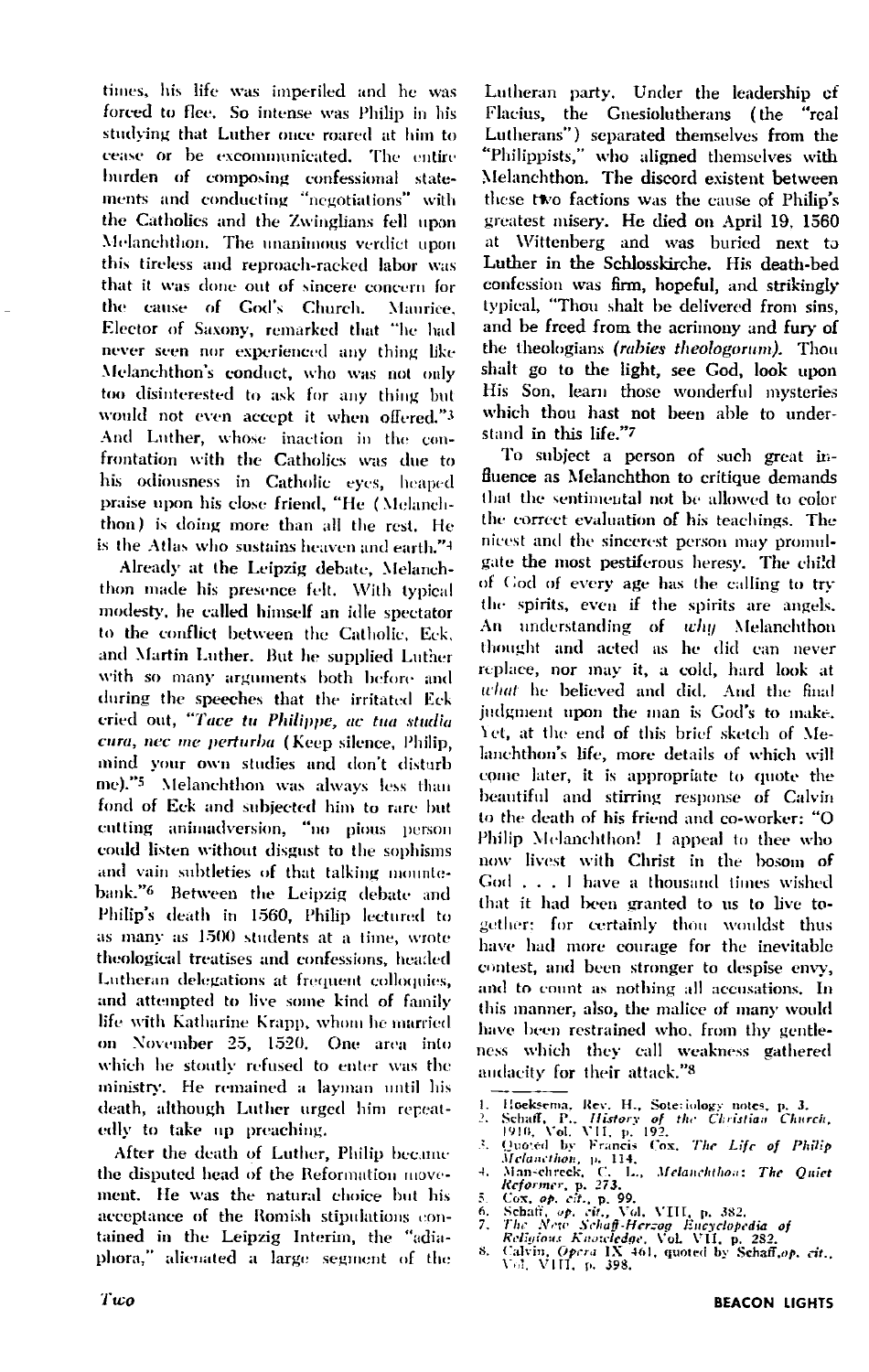Editorials .

#### YOUR SOCIETY MEETINGS - A GIFT

Dear Covenant Young People,

By this time you have undoubtedly well entered upon another new year of Young People's Society work in your church. You probably have elected officers, decided upon the book for your Bible study, and determined the type of after-recess program which you hope to have. All these preliminaries are past. Now, the bulk of the society year lies before you. And what, let it be asked, is really before you?

Is the central thought and idea behind your affiliation with this society a desire to grow in the grace and the knowledge of God and His Word? To speak of matters that concern you as the seed of the covenant in this world of today? And to have companionship with others who so desire?

We may assume, if matters stand as they should, that these things are so for you. And if this is true, let the question be repeated, what is before you now?

Week after week of what may, in a certain sense, be termed "routine" stretches before you until you have summer recess next May, at least in certain localities. What is your regard for this season of society life that stretches week after week, meeting after meeting, into the future? You must answer this, for it is the answer to this question that will determine the nature of the answers to the initial questions asked above.

First, there is a matter that is often overlooked, especially by us as young people who do not possess as great a store of experience and understanding as our parents, which ought to be called to our attention. That matter is this: It is a wondrous fact,

which ought to be a subject for our daily thanksgiving, that the aged and the youth of the Church of God MAY at this present time in history, study the Word, as often as we desire, in our homes, schools, churches and societies; and that, unhindered by the powers of darkness that rage about us. We MAY; there are no laws to the contrary, as vet. Isn't it amazing that we still may have that glorious Word to study, discuss and enjoy at will, without any interference from those that hate God, His Christ and His Church? Scripture indicates that these things shall not always be. This in itself, then, ought to be a very spiritually sobering thought, a warning, and admonition to diligence, even as it pertains to our evaluation and use of the time and opportunity that is given us in our society life of this year, shouldn't it?

Secondly, with that idea in mind, we likely will not clamor that our society meetings must amuse or entertain us, or simply be a tedious rendezvous, prior to the evening's "real" purpose and enjoyment! Oh, no! With an attitude that is spiritually sober, we will have a very active joy in these meetings, each week and again, because there it is that we may, as the inquiring and learning youth of the Church of Christ, delve into the beauties of His Truth, especially as they have a meaning for us as youth, now. That you have certain questions, as maturing youth, concerning various aspects of amusements, dating, profession in life, and the scorn and ridicule that even now already you bear as those called by Christ's name, there is no doubt. What place could be more appropriate than in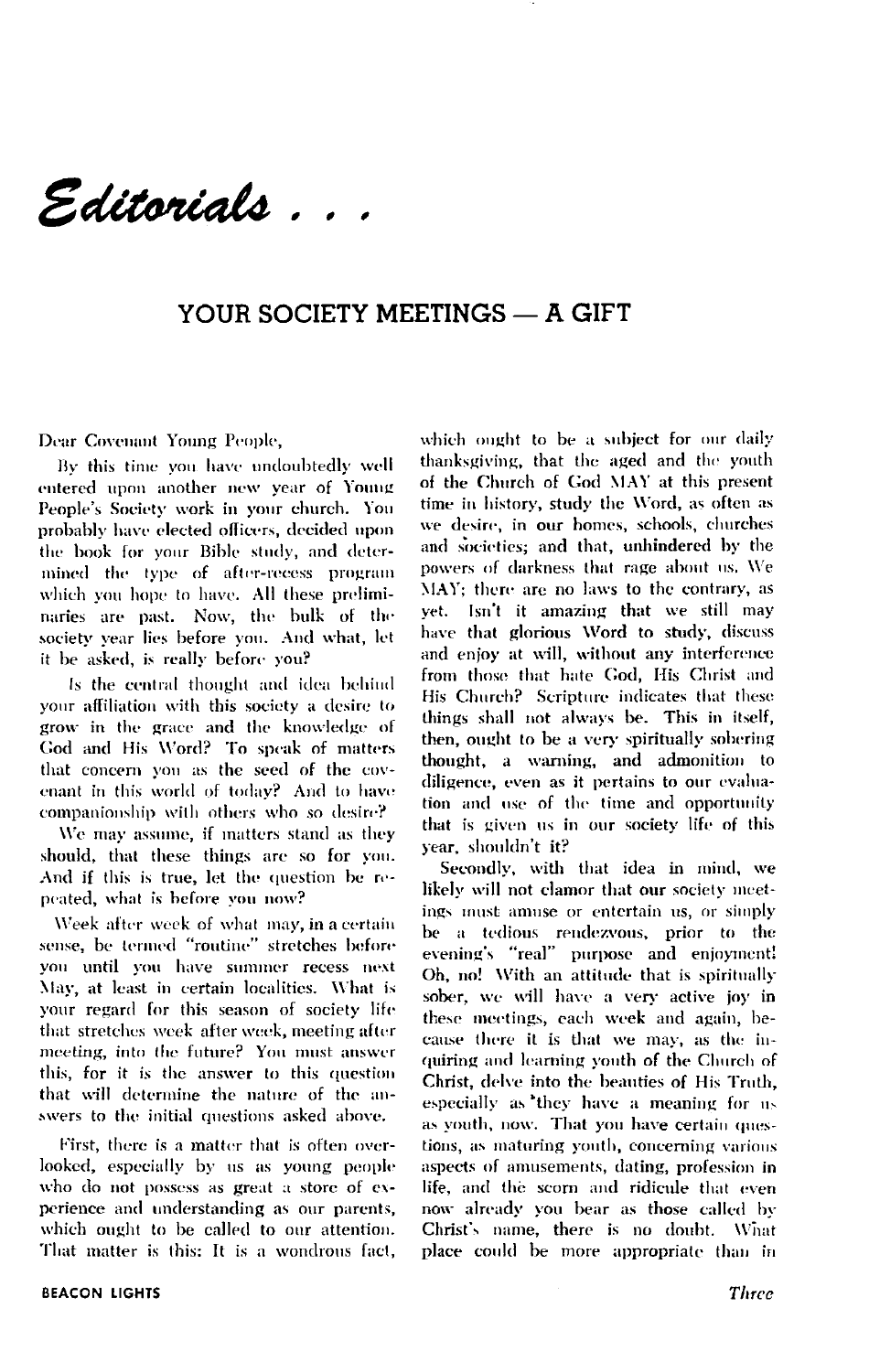your society meeting, where, after you have been busy in the study of the Word, you may with others discuss these things in the light of that Word? And what a glorious privilege!

This regard for the society comes into focus once more. Will this year, for YOU now, be one of leisure, idleness, inactivity and "let the other fellow do it"? Will it be thus: I have just taken my turn at this or that, and now I can "coast" again 'til my name comes up? Wait a moment! Bible study. Study. But that really means activity, doesn't it? Reading, thinking, searching, questioning and affirming! They are all bound up in bible study and discussion. All this God provides for YOU to enjoy through PARTICIPATION. You will do so, when God lays these things before your mind, through prayer, to seek His blessing on your efforts and those of the society. You will do so by preparing yourself for the study and topics of each meeting. You will participate by faithful attendance, and also encouraging to attend those who are negligent in this endeavor of our youth. You will also participate by doing "your part" to fill the hours with speech and discussion that are rooted in the love of God. And, by His grace, you shall also participate in the fruit of these labors that were all called forth by our God, by expecting and also receiving the assurance and experience that you are His, and that He has sent that particular activity to equip you for the future days, and to prepare you for the eternal reward of grace.

Dear young people, prepare yourselves, enter into the discussions, and clutch and use the words of the Word, especially as you recall them from Ephesians 6:10-18. The privilege, this gift of society life in the church, will much avail that covenant child who uses it in preparation against the evil days before him.

You may, through study, discussion and song, glorify your Maker. You may be built up, through that means, in the knowledge of the Truth. And you may, through that way, be fortified to be able to stand in the battle that shall surely be upon you, and to know that you shall stand. God has given this society season for your use. And you will use it. How will you use it?

H. W. Kuiper



#### **LUBBERS RESIGNS**

Long time staff member and, of late, managing editor of Beacon Lights, Lam Lubbers has resigned, effective October 1.

Lubbers was kingpin in the face lifting of Beacon Lights back in 1959 and in subsequent changes of appearance and compo-Besides, he handled the tedious sition. monthly task of "setting up" the articles of Beacon Lights with dispatch and skill. To Lubbers, a final thanks in the form of deserved recognition. The old guard moves on, but it's missed.

The Harryed Board, kept busy re-stocking Beacon Lights, picked John Kalsbeek Jr. to replace Lam. Kalsbeek will be assisted by Clarice Newhof and Lois Schipper.

– Ed.

#### **POSTAL PROBLEMS**

The recent changeover in Grand Rapids to a new post office has had adverse effects upon Beacon Lights. The August-September issue was delaved in the mails long enough to make the back page spread on Mission Emphasis Night "untimely born." In addition, some copies have disappeared altogether. All who have not received the August-September issue should write Helen Flikkema, 1201 Underwood, Grand Rapids, Michigan, for a copy. – Ed.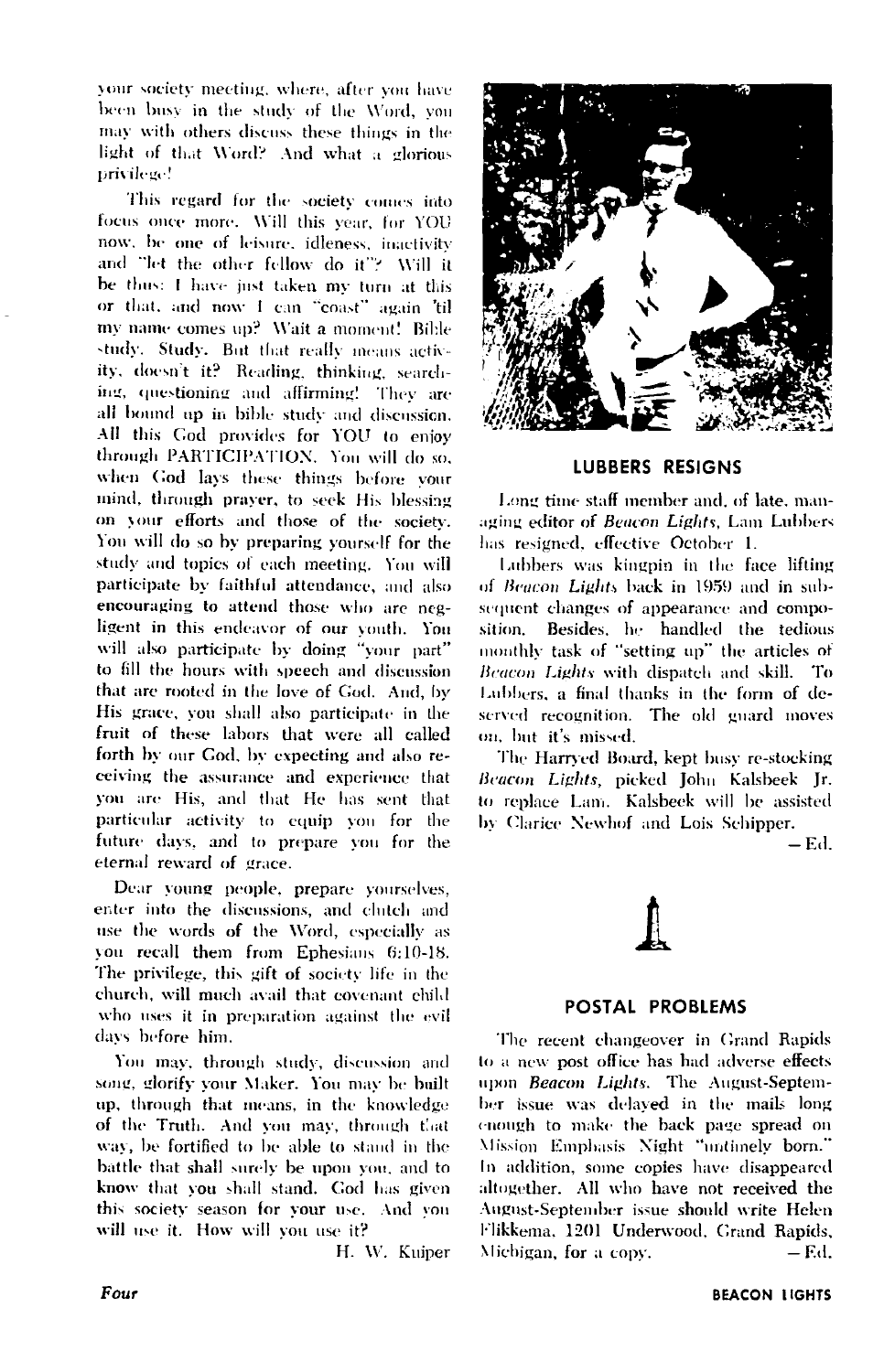# BOOKS



#### **Christ and Crisis**

CHARLES MALIK - Eerdnians - 101 pp. -\$3.00

"There is a vast *separating*, a profound crisis, going on, both in individual lives above all in the lives of Christians - and in the world at large." This is both the opening thought and the dominant theme of Christ and Crisis, giving unity to the seven meditations on the state of the world.

Charles Malik's authority on the subject derives from his having been president of the General Assembly of the United Nations, in which position he was intensely involved in the crisis. He speaks to the Church as a layman in fresh, contemporary language, noticeably and effectively free from cliche. That branch of the Church in which Malik has his place also has its effect on his writing. A member of the Orthodox Church, he sounds forth a mystical tone throughout. This constitutes the book's uniqueness and its greatest attraction both in style and content. Occasionally, this becomes dubious speculation, as when Malik contends that men die many "actual physical death(s)" from which Christ revives them without their knowing it, but the main impression is one of rare grandeur – Christ of the Church sifts the world in powerful judgment.

In his two central observations of and charges to the Church, the author rises to lofty heights in the one case, and falls into dismal depths in the other. With a courage infrequently displayed in our time, he demands a "Churchly" isolation. "The Church cannot compromise her integrity by assuming responsibility for the fortunes or misfortunes of the world." "The Church should Lever meddle in political affairs" nor make "the truth of the Gospel dependent upon the fortunes . . . of systems and regimes and persons."

In regard to that movement, however, which Dr. Malik views as important "above every other contemporary excitement," the ecumenical movement, he errs quite grievously in analysis. He sees the various mergers and Church Councils to be the greatest source of hope for Christians in our time and the clearest evidence of the operation of the Holy Spirit. If Malik would take seriously - and a life-and-death matter is serious - his own final verdict that "unity (is) above every other consideration, except the consideration of the truth," he must see the ecumenical frenzy to be just the opposite. D.LE.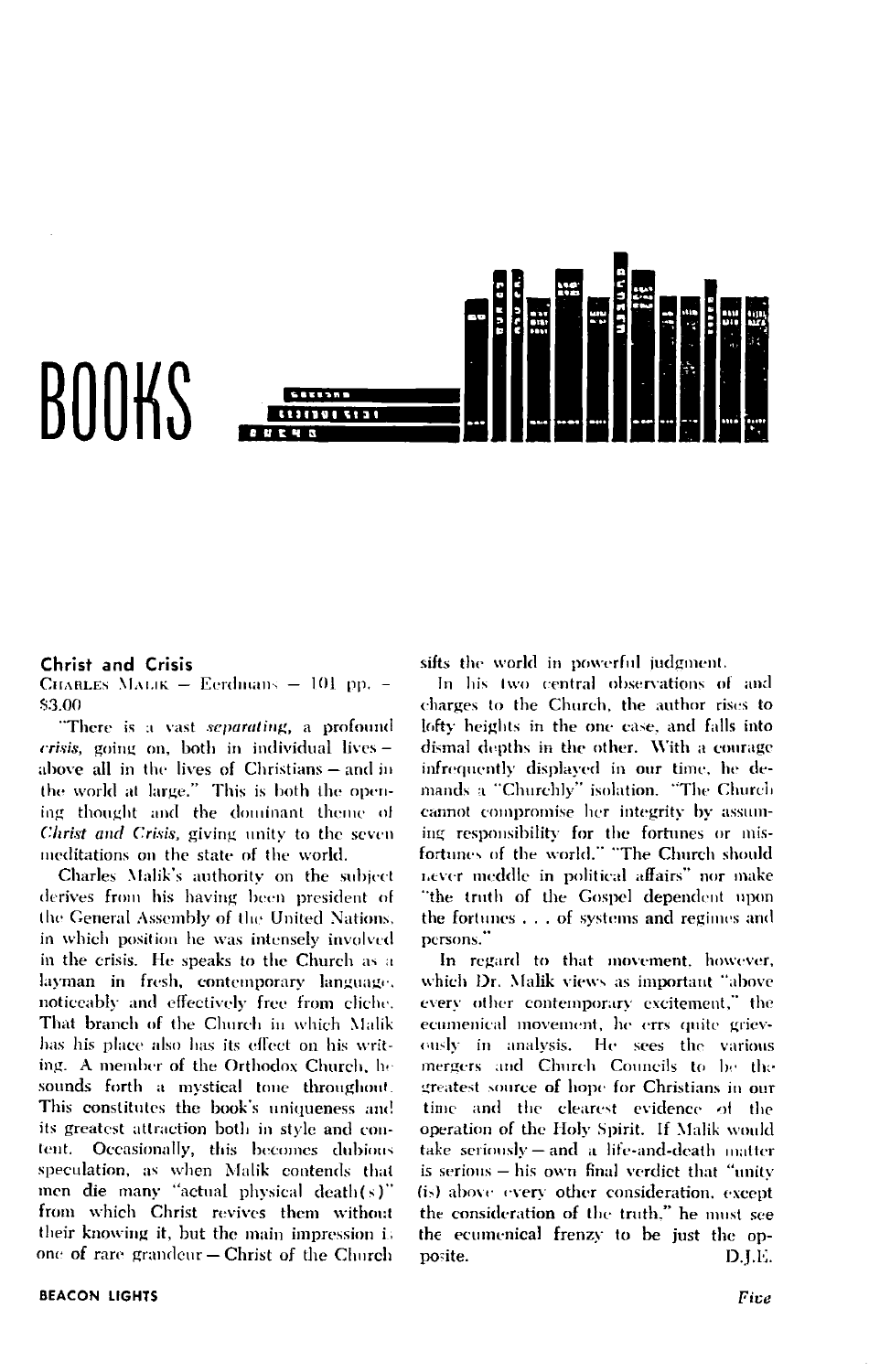#### Question 7

ROBERT E. A. LEE  $-$  Eerdmans  $-$  133 rp. \$2.95

The usual order of events is that a successful novel becomes a movie. Question 7 is a reversal of ordinary procedure, having first been produced as a movie, commissioned by the Lutheran Church.

As a novel, Question 7 suffers from an almost inevitable malady. The author felt duty bound to compress in words the power and tension which, according to report, the movie demonstrated in speech and sight. In the book, the result is an incongruity between the actual feeling communicated and the feeling which the author obviously intends to convey. Rapid-fire switching from one brief scene to another may build up to legitimate climax in a film but the same device in a novel leaves the reader cold and, perhaps, irritated.

The tale, supposedly taken from "real life," unfolds in Communist East Germany, just prior to the building of the infamous Wall. Pastor Gottfried takes his wife and son, Peter, into the troubled town of Osterstadt to replace an imprisoned minister. The Communist Party, dominant also in the school, confronts Peter with a questionnaire, on the answers to which depends the future of the student. Especially, question 7 is vital, "What have been the predominant influences on my social development?" Around Peter's answer to this question, the main action revolves. Does he conciliate the powers that be for sake of self-advancement or speak the Christian truth as his father pleads?

The point is well, although heavily, made: life among the Communists is demanding and stringent for the Christian who is as he ought to be. D.J.E.



#### UNITARIAN RELIGIOUS COUNCILS AND THEIR BIBLE (concluded)

The one great religious council of today noted for its radicalism, modernism and apostasy is the National Council -of

Churches. The aim of this council is to merge all Protestant denominations into one national church in this country, and then all the other denominations  $\ln$ unite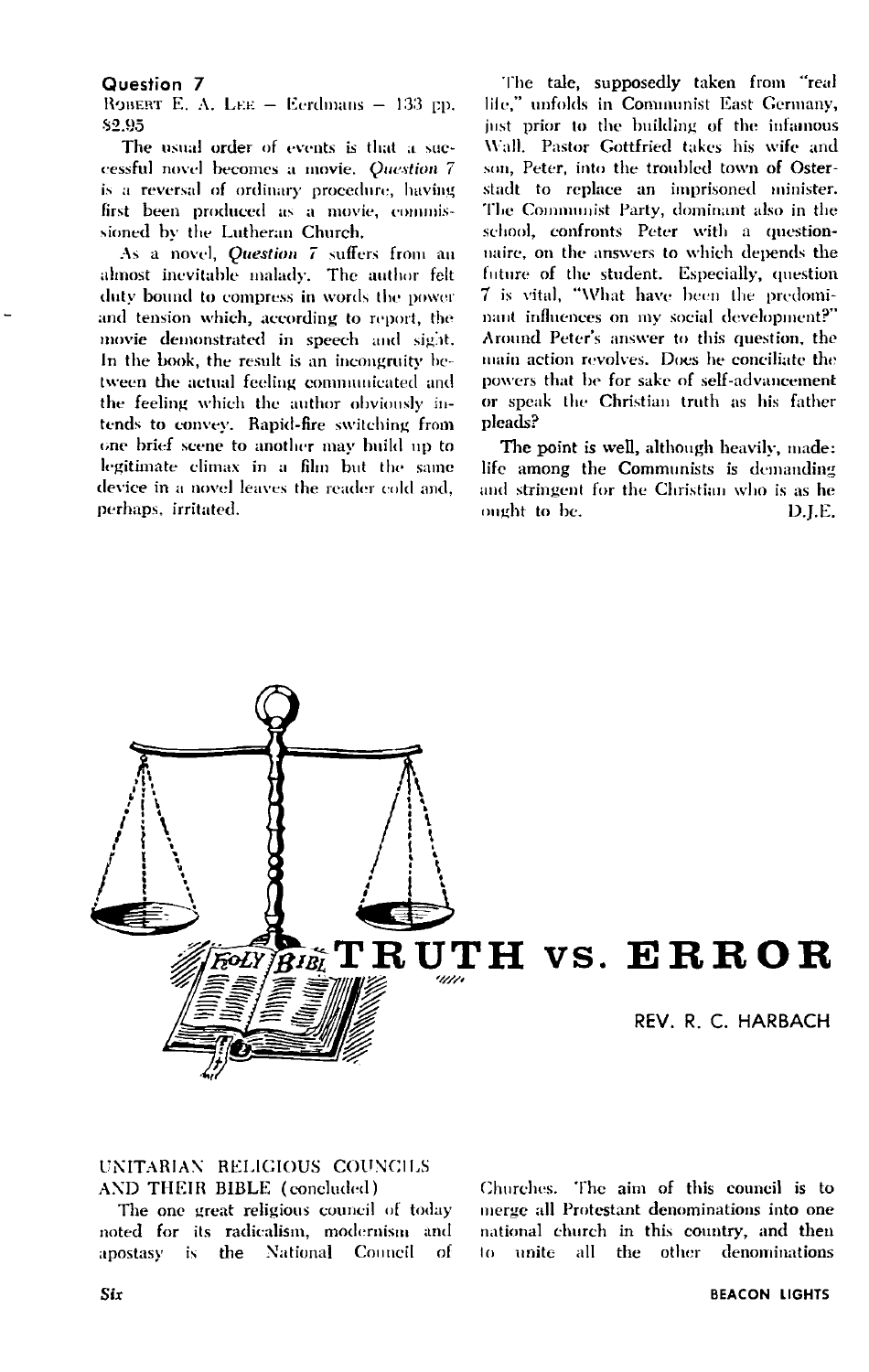throughout all nations to form one world church. Some of the denominations already holding formal membership in the NCC are: Baptists of the American Baptist Convention (ABC), National Baptist Convention of America, and the NBC, U.S. A., the Evangelical United Brethren, American Evangelical Lutheran, Augustana Evangelical Lutheran and the United Lutheran, The Methodist Church (with its over 9,000,000 membership), the Polish National Catholic Church of America, Protestant Episcopal Church, Presbyterian Church, U. S. (So.), United Presbyterian Church, U. S. A., Reformed Church in America, Evangelical and Reformed Church and the Congregational Churches. There are other denominations which in their churches, boards or agencies have an unofficial, associate membership in one or more NCC units or area committees. Some of these are: Assemblies of God, Church of the Narazene, Free Methodist, Mennonite Church, Mennonite Church, Gen. Conf., Presbyterian Church in Canada, United Church of Canada, Salvation Army and the Seventh Day Adventists. This will indicate to you where Pelagianism and Modernism lurks and where its strength is centering.

To appreciate something further of the power and influence of the NCC, take note of the fact that in 1950 the American Bible Society became part of the NCCA, and is in the Council's Department of Foreign Missions. The American Bible Society was originally founded to print the Bible "without note or comment." But now it has amended its charter to publish portions of the new RSV Bible. "Multiplied thousands of dollars in legacies through the years have been left to the American Bible Societies to print the King James Version." Now it is a tool of the radical NCC.

Some of the men who worked on the commitees which translated this Bible are: Luther A. Weigle, of the unitarian Yale University, and former president of the old Federal Council of Churches; Harry M. Orlinsky of the N. Y. Jewish Institute of Religion, a Jew and therefore naturally a unitarian; Edgar J. Goodspeed, author of a modernist new testament; James Moffatt, of unitarian Union Theological Seminary, N. Y., and author of a modernist new translation of the Bible; and Walter R. Bowie,

Union Theol, Seminary, once vice-chairman of the FCCC Commission on Worship, later connected with NCCC's Commission on Worship and Art. This latter individual (as the Congressional Record of May 1962 reveals) was one of 322 who requested the repeal of the Internal Security Act, and the abolition of the House Committee on Un-American Activities.

A favorite target of attack of these enemies of the Christian Faith is that of the virgin birth of the Lord Jesus Christ. Bishop James A. Pike of the Protestant Episcopal Church, does not believe the virgin birth. Dr. Theodore A. Gill, president of the San Francisco Theological Seminary of the United Presbyterian Church, refused to confess the virgin birth of Christ. Dr. Henry P. Van Dusen, President of Union Theological Seminary, refused to affirm that he believed the virgin birth. Rev. John H. Hicks, professor at Princeton Theological Seminary, was ousted from the New Brunswick Presbytery for refusing to affirm his belief in the virgin birth of Christ. Christian Science teaches that the virgin birth is Mary's mental self-conscious conception of and communion with God. Modernists have always attacked or belittled the doctrine of the virgin birth. "Fundamentalists" have made it their one great watchword. There cannot be any Christianity without it.

This truth is put in a bad light in the RSV Bible. The front flap of the paper cover on this book claims that the version "contains no changes in doctrine or fundamental concepts." We have shown that this is not true, and now offer further proof.

The doctrine of the virgin birth in Scripture really hinges upon one word, the word for "virgin," which, first of all, in Hebrew, is "almah," What does this word mean? For the meaning of words in the original language we must turn to the lexicons. This means that we are largely dependent upon the word of a modern liberal destructive critic, for the best lexicons have been produced by such. One of mine is by Gesenius, translated by Robinson of Union Theological Seminary, which in turn means that one unitarian translated the work of another unitarian. But this is what Gesenius says is the meaning of *almah*. "A girl, a maiden, a young woman (of marriageable age). The primary idea of this word is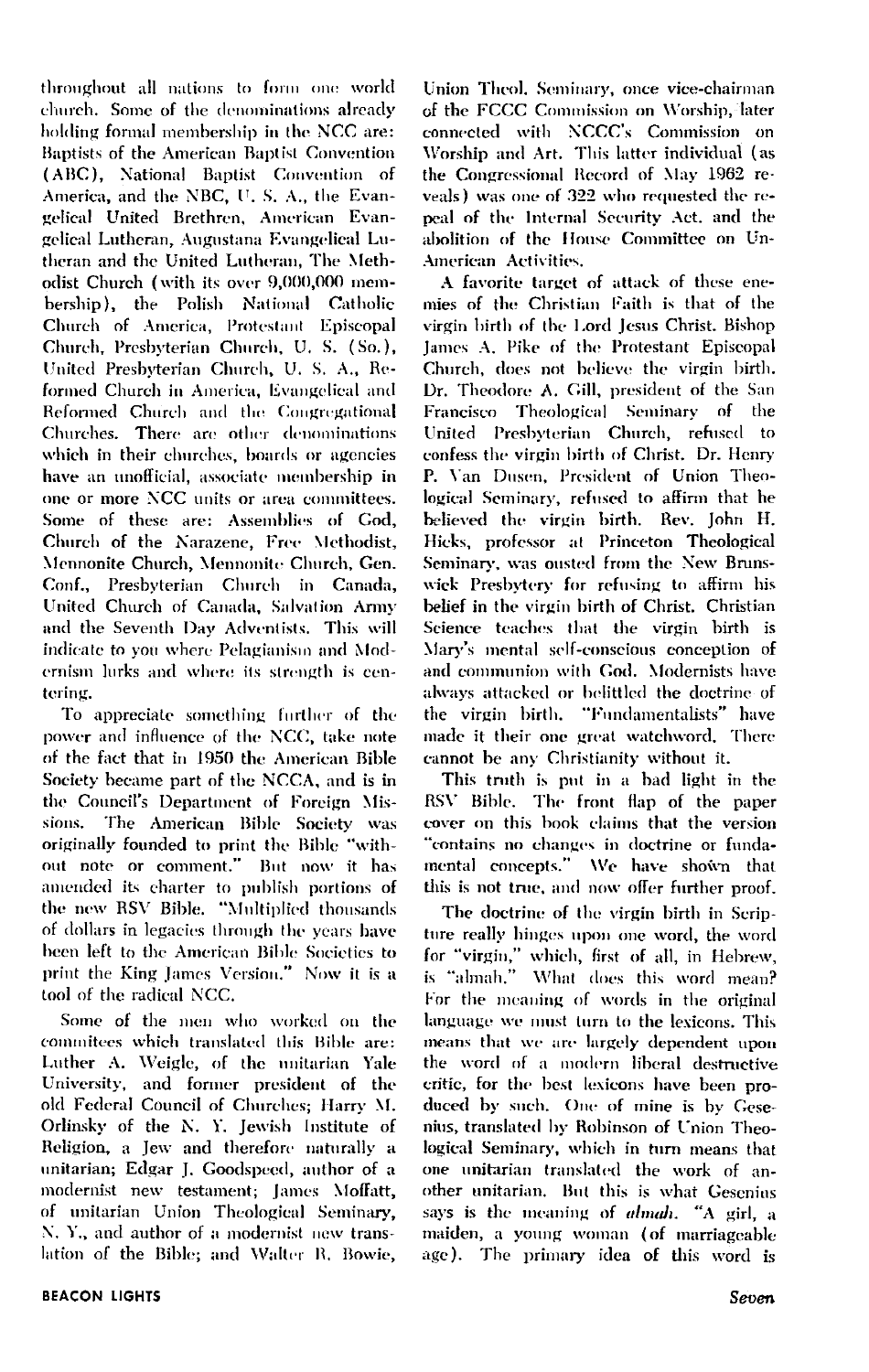not that of unspotted virginity, for which the Hebrews have the special word bethulah."

Now there are three things glaringly wrong with this assertion. First, the denial that "almah" primarily means "unspotted virginity," We shall prove that this denial flies in the face of the facts. It is a lie. The word does denote unspotted virginity. Second, the Hebrew has a special word for girl, or young woman, and it is not "almah," but "naarah," a word which suggests nothing as to chastity or virginity. Third, "bethulah" is not THE special, unmistakable word for unspotted virginity. For this word could mean "a girl, a virgin betrothed to a man" (Dt. 22:23ff), and therefore a woman practically married, as engagements in Israel were as binding as marriage; and if you will read the Deuteronomy context you will find that "bethulah" does not connote a pure virgin. The word could also mean "a young widow," and so one who had known a man. (Joel 1:8).

This being so, unitarian Gesenius is not only incorrect, but dishonest when he says that in the Septuagint (LXX) of Isaiah 7:14, "almah" is incorrectly rendered parthenos, "virgin." For the Greek LXX at this point is absolutely correct and accurate. being confirmed by the verbally, plenarily inspired Greek text of Matthew 1:23, where the Isaianic's "almah," virgin, is said to mean "parthenos," pure virgin! In 2 Cor. 11:2 the word "parthenos," virgin, means one who has never had sexual intercourse.

Well; is this meaning borne out in the Old Testament? In the seven times that "almah" is used there we shall see that it is. It appears in Gen. 24:43, Ex. 2:8. Prov. 30:19, Ps. 68:25, Song 1:3; 6:8; and Isa. 7:14, the culminating passage. Let us examine a table which will show at a glance how this word (almah) is translated in these passages consecutively. In our beloved AV we have "virgin," "maid," "maid," "damsels," "virgins," "virgins," and "virgin" consecutively. In the ASV we have "maiden," "maiden," "maiden," "damsels," "virgins," "virgins," and "virgin." In the RSV we have "young woman," "girl," "maiden," then in the next three instances "maidens," and finally, where it really hurts (Isa. 7:14) "young woman." The RSV claims for itself that "crities agree that it is more accurate

than any previous translation." The above shows that the opposite is the case with respect to the translation of "almah." The AV is the most accurate, the ASV is next and the RSV is the least accurate of the three. In fact, it is definitely inaccurate, as "almah" never means a married woman, and always means a true virgin, a virtuous woman, a pure, attractive girl.

According to Gen. 24:16 Rebekah was not only a "naarah," but also a "bethulah," a virgin. To make it perfectly plain that Rebekah was an unmarried, pure virgin, it is immediately added after the words "girl" and "virgin," that "neither had any man known her." This last clause definitely affirms her virginity, as the term bethulah does not have sufficient definiteness to do that. Neither do "naara" (girl) nor "bethulah" unquestionably indicate virginity, so that the words "neither had any man known her" were necessarily added, and are no mere redundancy. It is clear then that Moses, the writer of this passage, did not intend the broad sense of "bethulah," which includes betrothed maidens and widows, but the narrow sense originally limited to the term "virgin." Thus the noun "bethulah" in this passage is so qualified as to mean virgin in the strictest sense of the word. This is further confirmed by the fact that in 24:43 Rebekah is called the almah, the virgin!

In Ex. 2:8 it is rather plain that "almah" means a young single girl of the babysitting, or perhaps even marriageable age. So that the word certainly means a virgin.

Reference is made to Prov. 30:18, 19 in support of the idea that "almah" may mean a married woman. "There are three things which are too wonderful for me, yea, four which I know not: the way of an eagle in the air; the way of a serpent upon a rock; the way of a ship in the midst of the sea; and the way of a man with a maid (virgin)." The way of an eagle in the  $air$ who can foretell the direction of the eagle? or the change of course he may take? The serpent on a rock is just as free to turn in any direction. No man can know the precise path it shall take. The same thought continues in the ship in the midst of the sea. The ship leaves a wake the exact lines of which are not to be foreknown. Carrying out this parallel thought, it applies also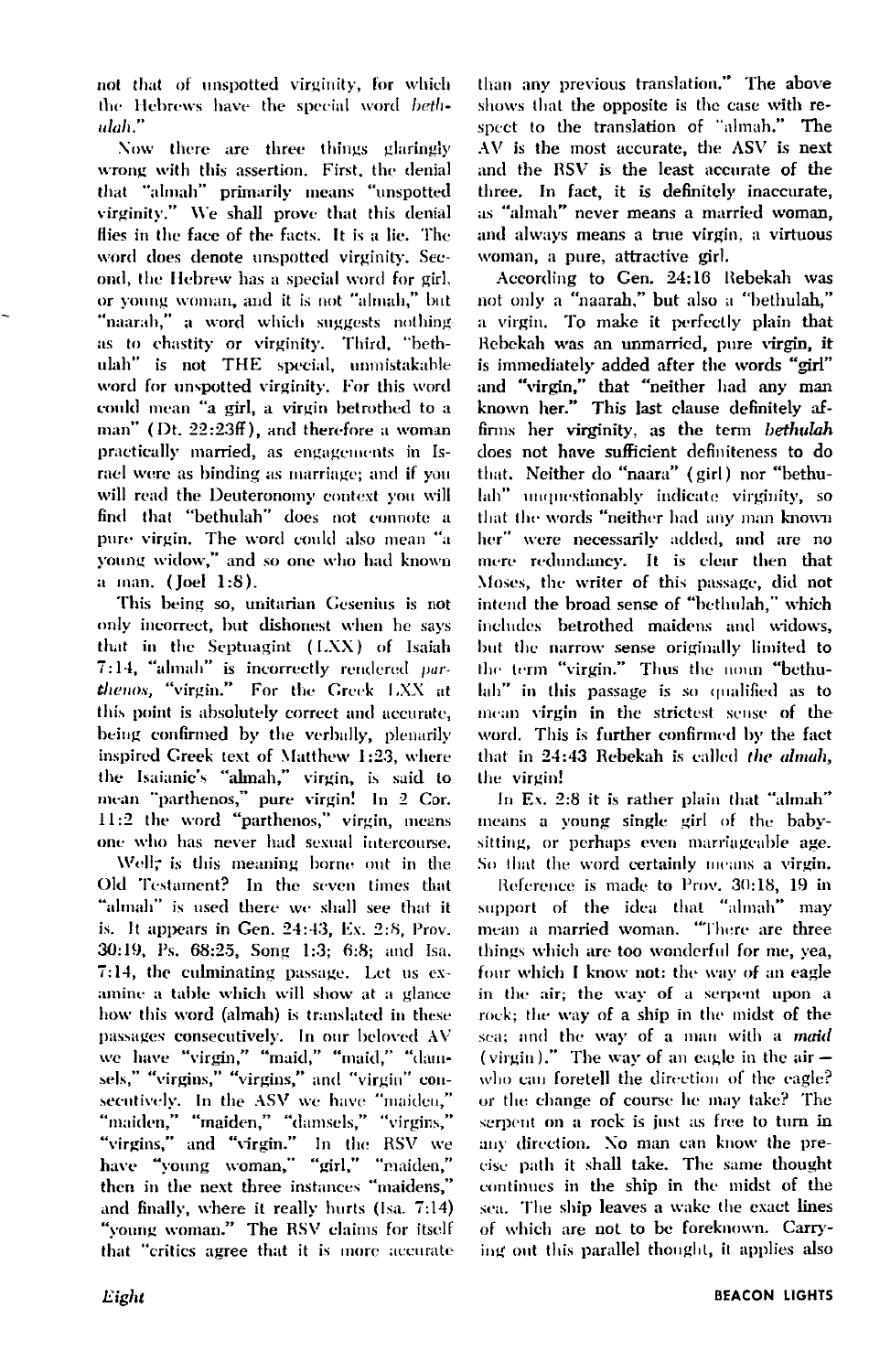to the way of a man with a maiden (almah). What is the way of a man with a virgin? Sometimes of an immoral or sinful relation. In such a case "almah" would not mean a woman married, neither to this man nor to any other. For it may be said of a woman associated with her husband, or even with a man not her husband, that we know what she in either case would probably do. No, nor can we regard this woman as a harlot; for everyone knows how such a woman would act. But who can fortell whether a young virgin in her relations with a man will keep her virginity? Many a strong-principled maiden has succumbed to the more dominating male personality. The point then is that "almah" means only a virgin.

In Ps. 68:25 the damsels (virgins) went in the religious procession playing the timbrels. If they were married women, then a different word from almah would have been nsed.

In the Song of Songs the word virgins refers to young unmarried women who have a "crush" on, or are in love with the young bridegroom-to-be. That they are truly unmarried virgins is plain from the fact that they stand in contrast to concubines and to queens, who are married to kings.

Therefore, when we read in Isa. 7:14, "Behold, a virgin shall conceive and bear a son, and shall call His name Immanuel." the word is indeed VIRGIN, and not "young woman." This is conclusive when we understand that this word is the sign that God gave, not to wicked King Ahaz, but to believing Israel. What sign would it be for a young woman to conceive? But for a virgin to conceive a Son who is really Immanuel, God With Us, is a stupendous sign! But modernism mistranslates Scripture, destroys the sign and deliberately loses the virgin birth of Christ, to say nothing of understanding the incarnation of the eternal God!

In the N. T. the Revised Standard Version is also at fault. For example, in John 3:13 the clause "who is in heaven" is omitted, and appears only in a footnote. This is a denial of the onmipresence of Christ. Verse 15 reads, "that whoever believes in him may have eternal life," and not, "may not perish, but have eternal life." Here is the denial of eternal punishment. Modernist destructive criticism has removed it from the text, but does not even include it in the margin as the modernist Nestle's Greek N. T. does. The familiar John 3:16 reads in part, "For God so loved the world that he gave his only Son." Notice it is not "only begotten Son" - simply "only Son." This is a denial of the eternal generation of the Son of God. In 1:14, we read "glory as the only Son from the Father." The word Son is not at all in the text; it is only begotten. Here is a change in doctrine and fundamental concept! The eternal generation of the ontological Son is denied and dropped.

In Rom. 9:5 we read, "Whose are the fathers, and of whom as concerning the flesh Christ came, who is over all, God blessed for ever. Amen." The ASV follows the Gk. N. T.: "of whom is Christ as concerning the flesh, who is over all. God blessed for ever. Amen." But there is a note in the ASV which puts a semicolon after "flesh" and begins anew with the thought, "He who is over all, God, be blessed for ever." This excludes Christ from this reference; it is not He who is over all, but the one who is, namely, God, is the one who is blessed for ever. This marginal note is another concession to modernism which removes the deity of Christ. Still, the RSV, the NCC Bible, is worse. It puts a period after Christ, and reads, "to them belong the patriarchs, and of their race, according to the flesh, is the Christ. God who is over all be blessed for ever. Amen." A footnote reads, "Or 'Christ, who is God over all, blessed for ever.'" The absolute Godhood of Christ is emptied from the text of the inspired Word of God and relegated to a footnote as the opinion of certain emenders of the past. This is only more proof that the ever popular King James Version has never been topped. Nor is there any danger that it ever will be, in spite of the efforts of unitarian destroyers of Scripture. Actually they cannot destroy God's Word! "The Scripture cannot be broken!" Man "can do nothing against the truth, but for the truth"  $(2 \text{ Co. } 13:8).$ 

Do not hesitate to make use of this Bible for purposes of comparison and critical study. But be alert to the fact that it is a product of those who are enemies to the Christian faith!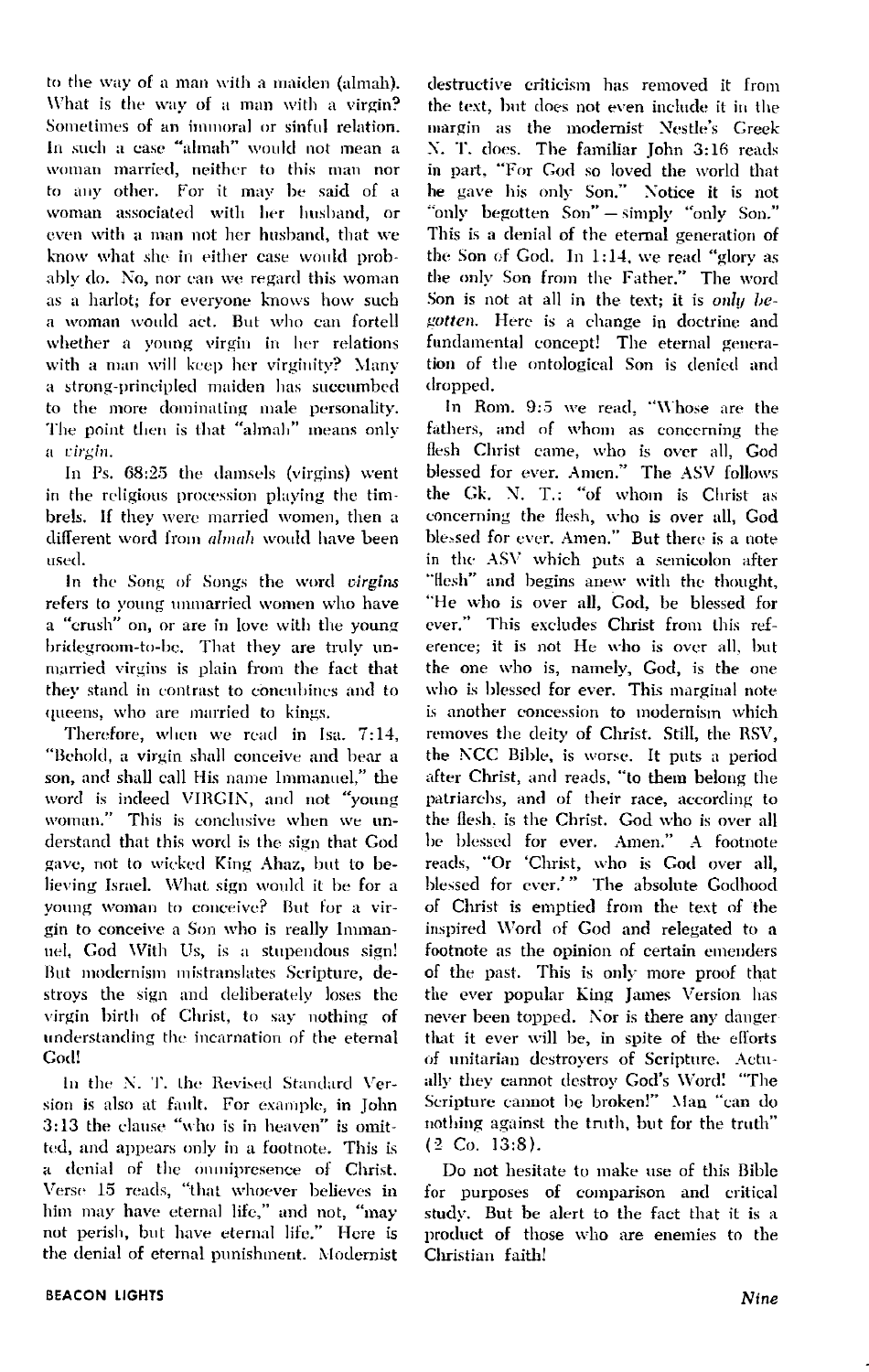# Book of GENESIS

by REV. R. C. HARBACH

#### CREATION

#### Genesis<sub>2</sub>

#### 2. Creation of Man

The three opening verses of this chapter are a continuation of the line of thought in chapter one, which therefore does not really end at 1:31, but at the end of 2:3. Chapter two should begin at 2:4.

It should be understood precisely here that there is no contradiction between the account of man's creation in chapter one, and the account in chapter two. Chapter one is chronological; chapter two is summarial and supplementary.

Chapter two, verse four is a superscription to all that follows, and not a subscription to 1:1-2:3. This is plain from the appearance of the word "generations" which ten times introduces a division of the book: 5:1; 6:9; 10:1, 32; 11:10, 27; 25:12, 19; 36:1; 37:2. "Generations" in Genesis refers not to what precedes, but to what follows. "The generations of Noah" (6:9) are not the list of his ancestors, but the register of his posterity. So "the generations of the heavens and of the earth" refer not to their origin, but to their continuance and productivity onward to the end. For the meaning of the word "generations" (tholedhoth) is not "beginning" as there is a word for that (reshith). But it means genealogies, or more properly posterity, history. Cf. Mt. "The generations (history) of the  $1:1.$ heavens and the earth"  $(2:4-4:26)$ , "the generations of Adam" (5:1-6:8), of Noah  $(6:9-9:29)$ , of the sons of Noah  $(10:1-$ 

11:9), of Shem (11:10-26), of Terah (11:27-25:11), of Ishmael (25:12-18), of Isaac (25:19-35:29), of Esau (36:1-37:1), and of Jacob (37:2-50:26).

Since the concept "rest" appears in this chapter, the meaning of Rest in Scripture is (1) Cessation from work, However, the "a!l" of 2:3 is not absolute, for true rest is not total inaction, or doing nothing. God is active every moment in His work of Providence: "My Father worketh hitherto (Jn. 5:17). Even the human mind finds rest, not in unconsciousness, nor in sleep, but in change of occupation. So that in His rest, God became occupied with (2) Delight in a finished work. Rest, for God, was His satisfaction in His completed work.

Since Gen. 2 is the inspired Word of God, as much as any other Scripture, why do we observe the first day of the week as our Sabbath? In general, because this is the day on which Christ arose from the dead, the early church observing this day as the Sabbath (1 Cor. 16:2). More particularly, the creation Sabbath was failed. It is therefore impossible to keep it. Adam never entered into the rest of it. He failed. So God ordained a change in the Sabbath day. In strictest accuracy we notice that the decalogue does not say, "Remember the seventh day to keep it holy," but "the "sabbath day." We do not read there that the Lord blessed the seventh day, but that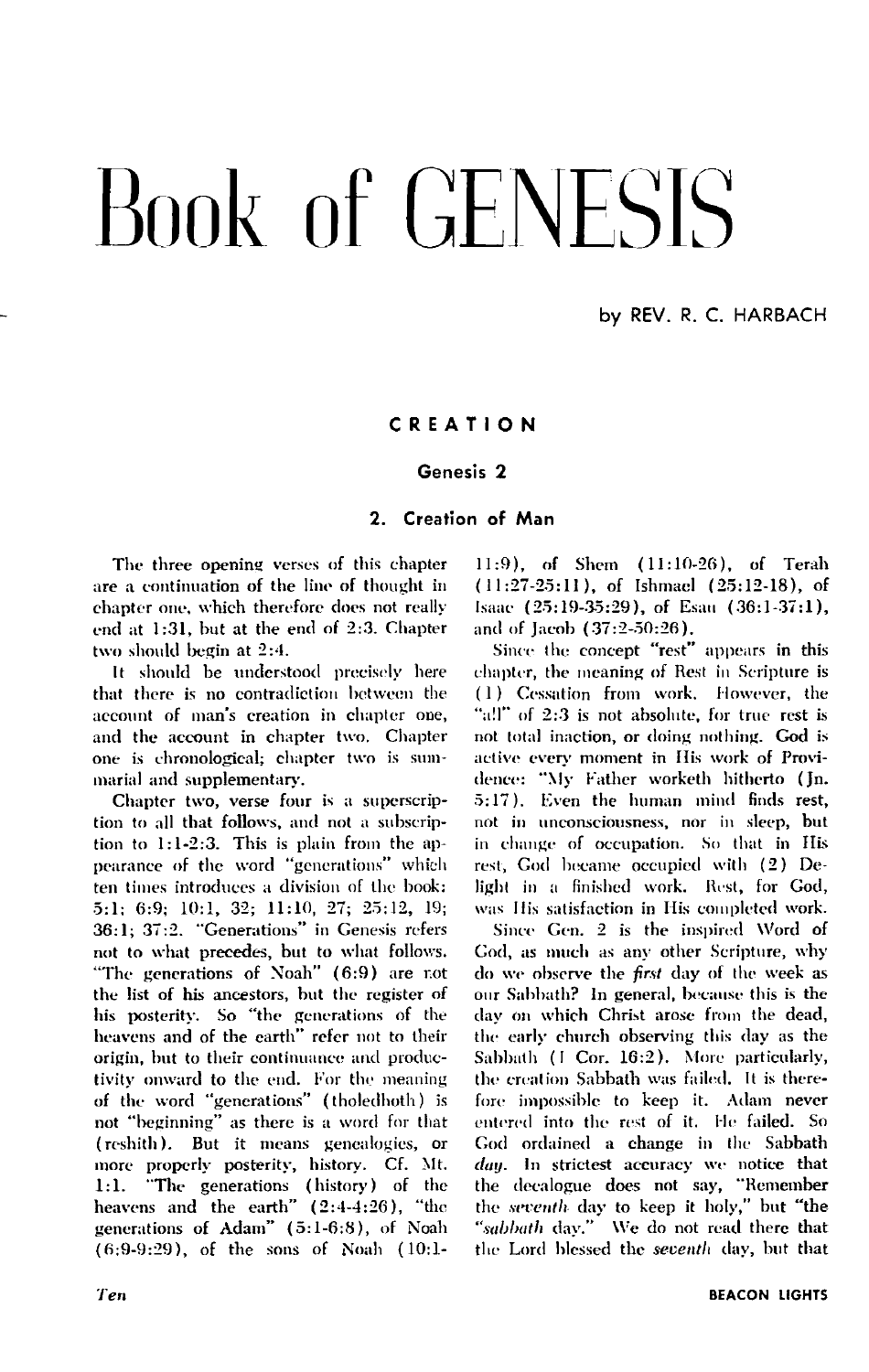He "blessed the sabbath day," There is not the slightest intimation that we are to keep the seventh day of the *week*; but we are to keep the day which follows six working days. In this connection you should have the advantage of a good exposition of Hebrews 4.

Verse 7 is most central in this chapter. Cf. Rev. Hoeksema's notes on this. Consult the volume, "The Bible Doctrine of Man," by John Laidlaw.

The tree of life is also very prominent. What was the tree of life? It was centralized in the garden, the "garden of God," which signifies that the garden is not so much a dwelling for man as it is a receptionroom in God's habitation where He receives man into fellowship with Himself. Paradise is the habitation of God where He dwells in order to bring man to dwell with Him. Thus the tree of life, together with the water of life flowing out of Eden to water the garden, teach that life comes from God, and that for man life consists in living with God. This tree is also a type of "the tree of life which is in the paradise of God" (Rev. 2:7). The species borders both sides of the River of Life, which flows down the middle of the main street in the New Jerusalem, It bears twelve crops of fruit each month, and the leaves are used for sustaining the eternal life of the saints. They alone "have the right to the tree of life" (Rev. 22:2, 14).

In connection with this tree of life and the tree of the knowledge of good and evil, search through the volumes of The Standard Bearer and study the doctrine of the antithesis. The command not to eat of the forbidden tree, and the threat of death for disobedience shows that to God the Fall of man was no accident, nor disappointment, but was His own purpose to bring about the entrance of Christ into the world to redeem the elect.

Verse 18 introduces the record of the creation of the woman. Cf. 1:26. "Jehovah Elohim made a woman" (v.22), lit., "built into a woman," The figure of the woman is referred to as her build. She is a building - of God, "like the tower of David builded for an armoury" (Song 4:4); like an ivory tower (7:4). Adam was like a building only begun, not yet finished, until Eve was formed,

"It is not good that man should be alone." This means that without the woman man (1) could not express his social and covenant nature (friendship), (2) could not execute God's command to propagate the race  $(1:28)$ , nor  $(3)$  begin the generation of the elect church, nor (4) be God's means to the production of the seed of the woman. He was in need intellectually. physically and psychically of a human being like himself, corresponding to him as his counterpart and complement. Marriage was necessary for Adam for his real development as a covenant and social being. The woman would make the man complete. She had all the rights and privileges of a free personality, but was not created with Adam as an exact equal to him, nor was she created last to be an improved edition of man, but to be the glory of the man (I Cor, 11:7). God made Eve for Adam, Adam for Eve, and both for each other. He that made them both made them one. Matthew Henry well puts it: The woman was "not made out of his head to rule over him, nor out of his feet to be trampled upon by him, but out of his side to be equal with him, under his arm to be protected by him, and near his heart to be beloved."

My wife once did me one of the greatest favors of my life and presented me with a copy of the Works of John Milton. Out of that treasury I copy the following:

"Under His forming hands a creature grew, Manlike, but different sex; so lovely, fair, That what seemed fair in all the world, seemed now

Mean, or in her summed up, in her contained.

And in her looks, which from that time infused

Sweetness into my heart, unfelt before... The spirit of love  $\dots$ 

Grace was in her step, heaven in her eye, In every gesture dignity and love."

#### Paradise Lost, VIII

Here is set down, (1) the foundation of marriage, (2) the eventual departure of the children from the home for the purpose of marriage and family of their own, (3) the determination of a life's companion by free, conscious, intelligent choice, (4) the monogamous life, the two becoming one flesh in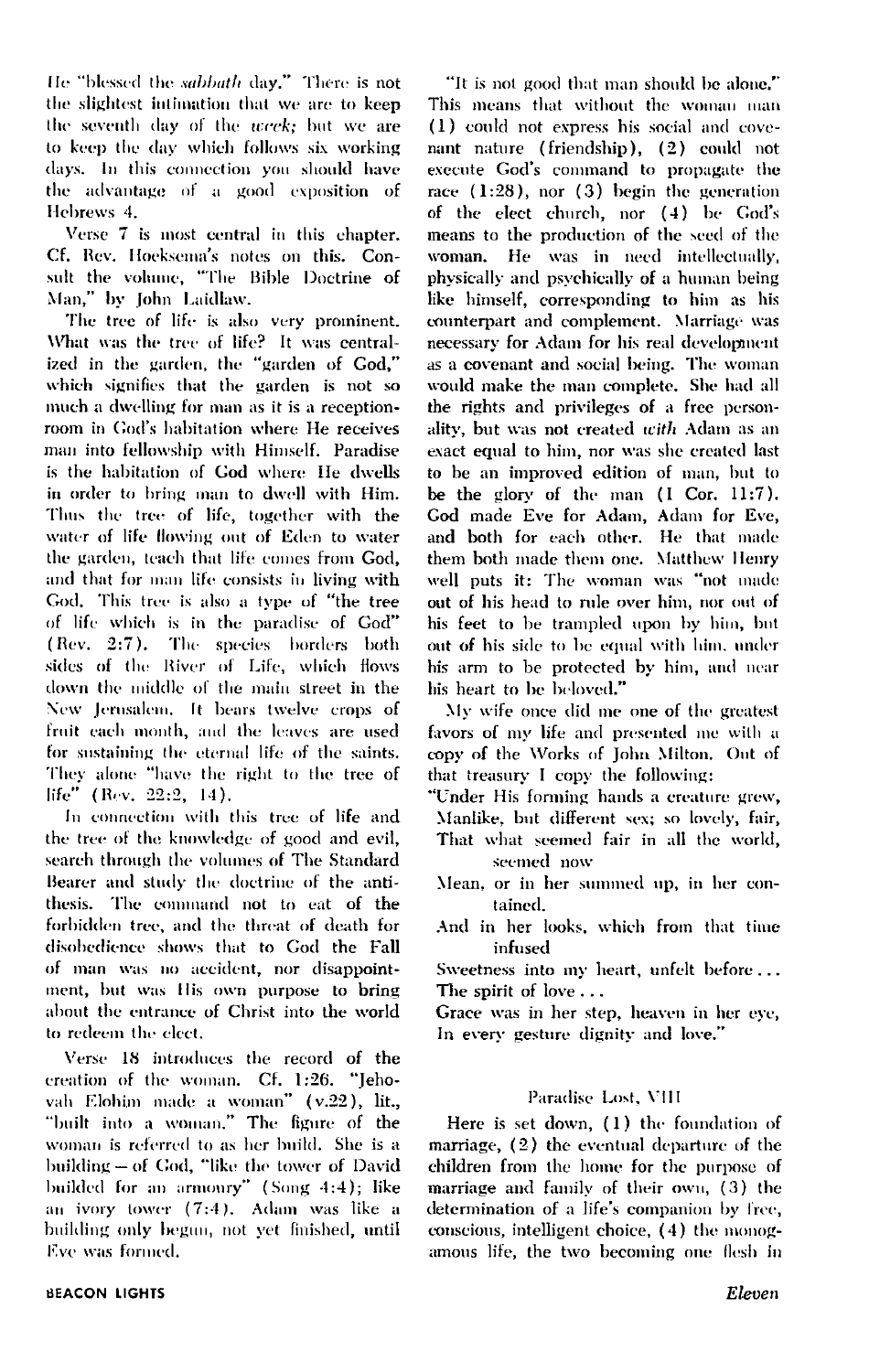the sexual union, and in man as man-andwife.

Man was originally arrayed in garments of light, created as he was in the image of God (Ps. 104:2). Solomon in all his glory was not arrayed like one of these. There was then no shame. Only the introduction of sin and guilt, which robbed them of their garments of light, offset their nakedness with shame, and made their tender consciences blush with shame. Blushing is now the color of virtue, but it was not the color of original righteousness.

Questions for further study in this chapter: What Scripture proof is there that neither the creation Sabbath nor the Jewish Sabbath is of force any more? What is the meaning of the name Jehovah? What is the meaning of other names of God compounded with Jehovah, such as Jehovahjireh (22:13f), Jehovah-rapha (Ex. 15:26), Jehovah-nissi (17:8-15), Jehovah-shalom (Jud. 6:24), J'-raah (Ps. 23:1), J'-tsidkenu (Jer. 23:6), J'-shammah (Ezek. 48: 35)? Does v. 7 mean that God created man a bipartite being? Consult in a textbook on Reformed dogmatics the subjects of preexistentialism, traducianism, creationism. What was the garden of Eden? Where was Eden? What is meant by the fact that God put man in the garden? What does "to dress it and keep it"  $(2:15)$  mean? Did man die in the very day he ate of the forbidden tree? Was the command of v. 16f given to Adam individually, or to both Adam and Eve? What is implied in Adam's naming of the animals? When did Adam name the animals? What was the purpose of the deep sleep upon Adam? Have you studied Rev. H. Hoeksema's mimeographed notes on this chapter?

## Secular Music - Good or Bad?

#### MISS H. J. KUIPER

What does secular music mean to you? Does it refer to popular songs only? Or would it include that which is known as folk, classic and non-religious music? According to Webster, anything secular refers to that which pertains "to this world or the present life; worldly; earthly; not religious or spiritual." This definition then certainly makes clear that which we may term either secular or religious. It is either, or. It is either singing and playing God's praises or it is not. And if our calling is to walk before Him and be *perfect* (Genesis 17:1), if we are to come out and walk separately, if we are to walk antithetically before our God - all else is of the world and therefore, sin.

The questions arise therefore (and perhaps could be used as basis for more detailed articles) in the Christian's mind: is classical music necessarily secular music? can a Christian hear classical music to God's glory? can one, knowing the composer to have been a wicked individual, listen to his music and be spiritually edified? is there right or wrong in the music per se? or is listening to music purely a question of relativity: what may be edifying to one may leave another person cold and unresponsive?

Classical music, that which is generally accepted as being a standard of excellence, was not originally rooted in the love of God or His Word. Based on Greek and Roman ideas of philosophy, classical music was cer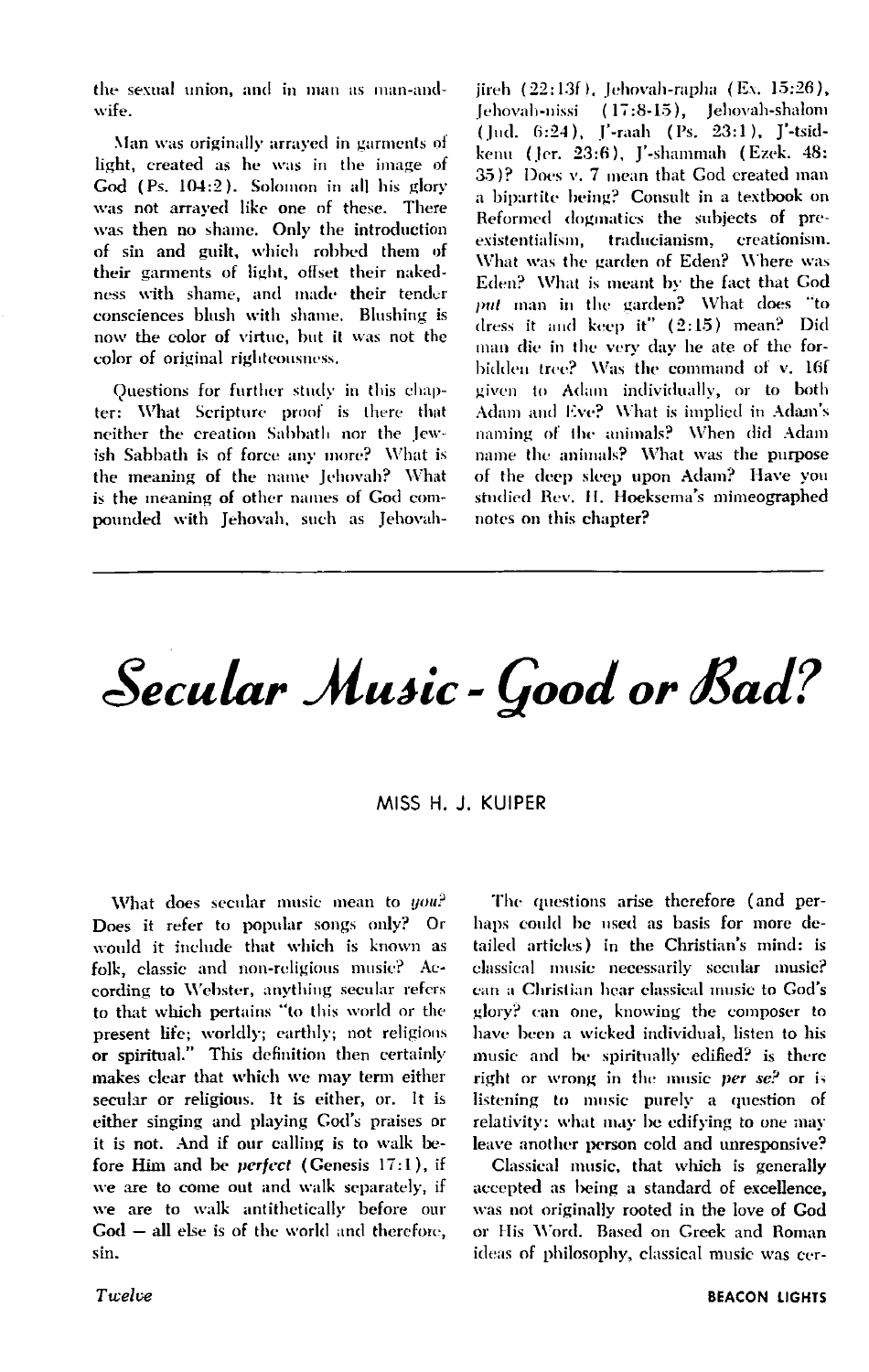tainly man-centered and pagan-worshiping. Without the use of words, this music stirred men to excitement, bravery and expressions of lust and joy. And when words were later added, they only increased to serve the idol of Mammon.

Throughout the years, however, other music has become classic. With the inspired words of Scripture, men were used as instruments of God in setting forth in song the beautiful truth of the Word. With words, of course, one can more closely identify music and praise to God. Think of the beautiful words of Balaam who wished to curse Israel and instead, blessed them. Against his will he proclaimed, ". . . Behold, I have received commandment to bless: and he hath blessed; and I cannot reverse it. He hath not beheld iniquity in Jacob, neither hath he seen perverseness in Israel: the Lord his God is with him, and the shout of a king is among them" (Num, 23:20-21). With the instrument alone, God has used music to accomplish His purpose. The same music which soothed and inspired David, filled King Saul with misgiving and hatred for the young musician. Placing words and music together then, the church has a powerful, wonderful medium to glorify God, whether it be by singing or listening. Whether or not the composer was wicked or not, God has used him as an instrument in providing a means of joyous expression for His Church. Who of us have not thrilled to Handel's Messiah? to the Elijah or Creation? Certainly these composers were used in order that the Church might use the legacy of their talent today. And now as before - to some it is a blessing, and to others, condemnation.

A good many oratorios, one may observe, have orchestral parts. Can they, and purely orchestral pieces, be used by themselves as means of adoration? Perhaps one may say that this is purely a matter of relativity regardless of the composer's intent in writing the composition. Smetana, when writing THE MOLDAU, had undoubtedly the honor of his native Bohemia in his heart in exalting her rivers and thus brought out the theme that he did. A listener, however, may study the program notes and through the music see and hear God's creation as pic-

tured in musical rivers, rapids, and forests. To another, the music may be a mere jumble of instruments and consequently have no meaning at all. On the other hand, if a composer so writes a piece of music with the corresponding text with the sole purpose of dishonoring God's name and Word, we must have none of it. Witness the majority of songs and so-called music on radio, television, records - what percentage would YOU claim to be worthy of Christian listening?  $$ and singing?

To answer then the question whether secular music is good or bad, we affirm this: all that which speaks outright of anything but the praise of God is wrong. Anything which does not serve God, militates against Him. From out of that worldlimindedness (and let us confess it - aside from God's grace, we would crave the world's songs, court her bawdy imitations of good music and lust after all forms of entertainment) from out of this, I say, our God has brought us "and he hath put a new song in my mouth, even praise unto our God" (Psalm 40:3). We have been redeemed by Christ "and the ransomed of the Lord shall return. and come to Zion with songs and everlasting joy upon their heads; they shall obtain joy and gladness, and sorrow and sighing shall flee away" (Isaiah 35:10). The song given is for the *church* and for her *alone* - the precious one hundred forty-four thousand. having our Father's name written in our foreheads. For as part of the great throng, we may view and say with John on Patmos: "And I heard a voice from heaven, as the voice of harpers harping with their harps: and they sung as it were a new song before the throne, and before the four beasts, and the elders: and no man could learn that song but the hundred and forty and four thousand, which were redeemed from the carth" (Revelation 14:2, 3).

#### LITERARY CONTEST RULES

Due Date - February 1, 1962

- 1. Any Beacon Lights reader who is either a baptized or confessing member of the Protestant Reformed Churches may enter.
- 2. Entries may be submitted in the three following categories: poetry, prose fic-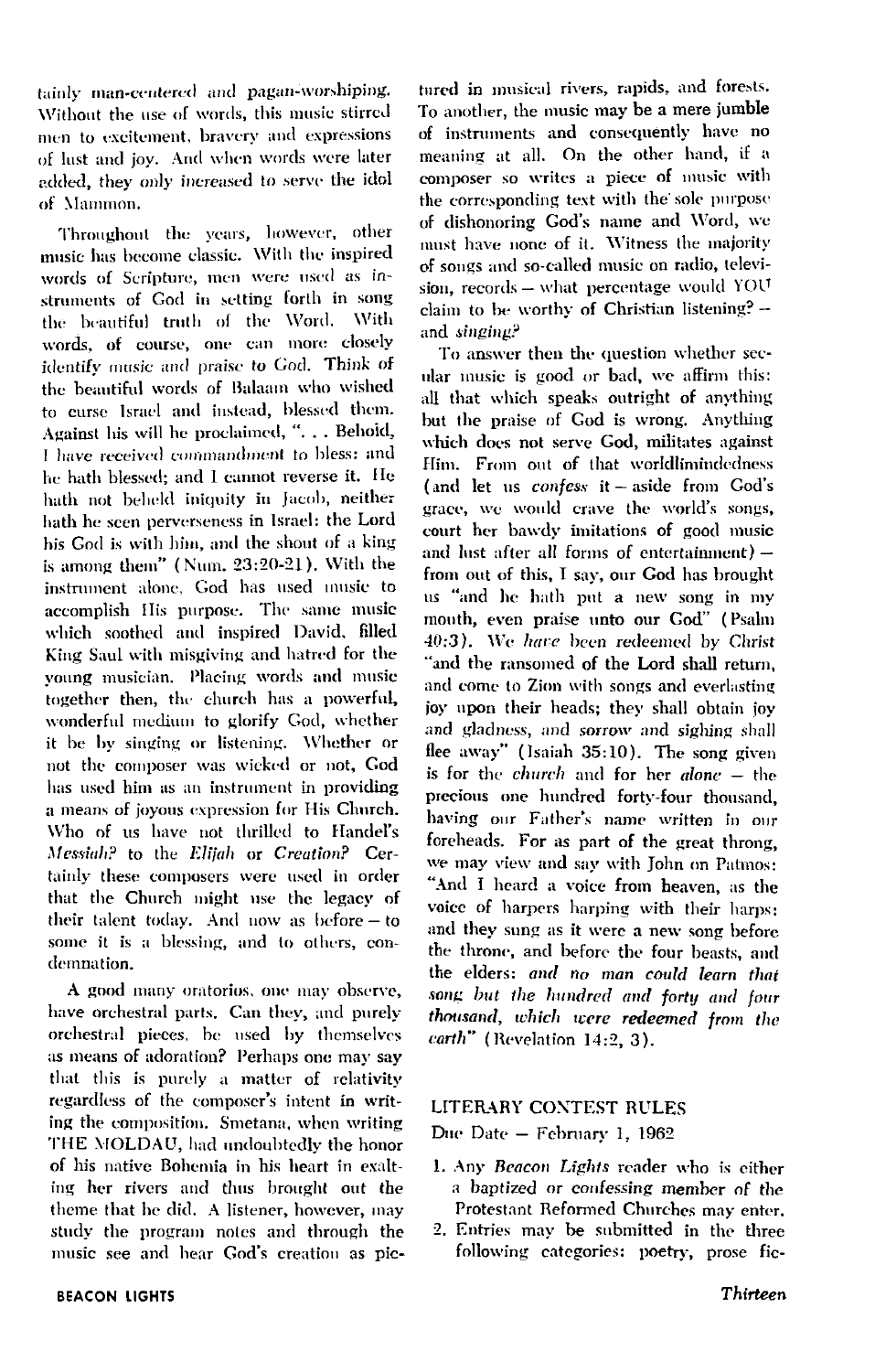tion and prose non-fiction, which include essays, stories, drama. There is no limit to the number of entries which may be submitted by any one person.

- 3. There will be a special category for grade school children alone, kindergarten through the ninth grade. Entrants may submit prose or poetry, and again there is no limit to the number of entries which may be submitted by any one person.
- 4. Entries must be in the following form: all entries must be typewritten; the title, but not the name of the entrant, should appear on the entry. On a separate sheet should appear the name of the entrant, the type of entry, and the title of entry.
- 5. All entries will be judged on the basis of artistic quality and truth content.
- 6. A prize of \$10 will be awarded for the first place entry in each of the three categories. A prize of \$5 will be awarded for the first place entry in the grade school category.
- 7. No entries will be returned. **Beacon** Lights reserves the right to publish any or all entries.
- 8. All entries must be mailed to Nancy Heemstra, 6405 Cascade Rd., S.E., Grand Rapids 6, Michigan, by February 1, 1963.
- 9. No previously published articles will be eligible.

## Loveland P.R.Y.P.S.

#### "JUDGE NOT  $\ldots$ "

Perhaps one of the most abused and ignored aspects of a Christian's walk is his attitude and behavior toward his fellow Christians. We have noticed, and we are sure you have also, that members of our churches have a tendency to treat each other with less consideration, respect and love than they show towards members of the world with whom they have contact. This seems to us a most lamentable situation.

The Holy Bible amply testifies that those of the church should live in harmony, unity and love, bearing each other's burdens and sorrows. Paul urges the Ephesians to walk with longsuffering, "forbearing one another in love, endeavoring to keep the unity of the Spirit in the bond of peace." Christians' attitudes toward each other should suggest amity, not contention. Jesus instructs Peter to forgive his brother not seven times, but seventy times seven. Patience is the rule here, not intolerance.

Psalm 15 asks, "Lord, who shall abide in thy tabernacle?" The answer is found in the same Psalm - "He that backbiteth not with his tongue, nor doeth evil to his neighbor, nor taketh up a reproach against his neighbor." So we can see that those who slander, backbite and gossip are considered undesirable and unfit for dwelling with the Lord. Perhaps we should think of this verse and many similar ones lest we engage in these spiritually unhealthy activities.

Nor does our obligation end with a mere tolerance of our neighbor. Our being Christians demands that we *actively* and willingly strive for the betterment and advantage, not only of self, but of our sisters and brothers in Christ. In Matthew 22:39, Jesus summarizes the second table of the Decalogue, "Thou shalt love thy neighbor as thyself."

Viewing our walk in this light should not lead us in ways of neutrality and pacifism. We need to take definite stands on current issues. We need to uphold our creeds and preserve the Truth. Scripture also calls us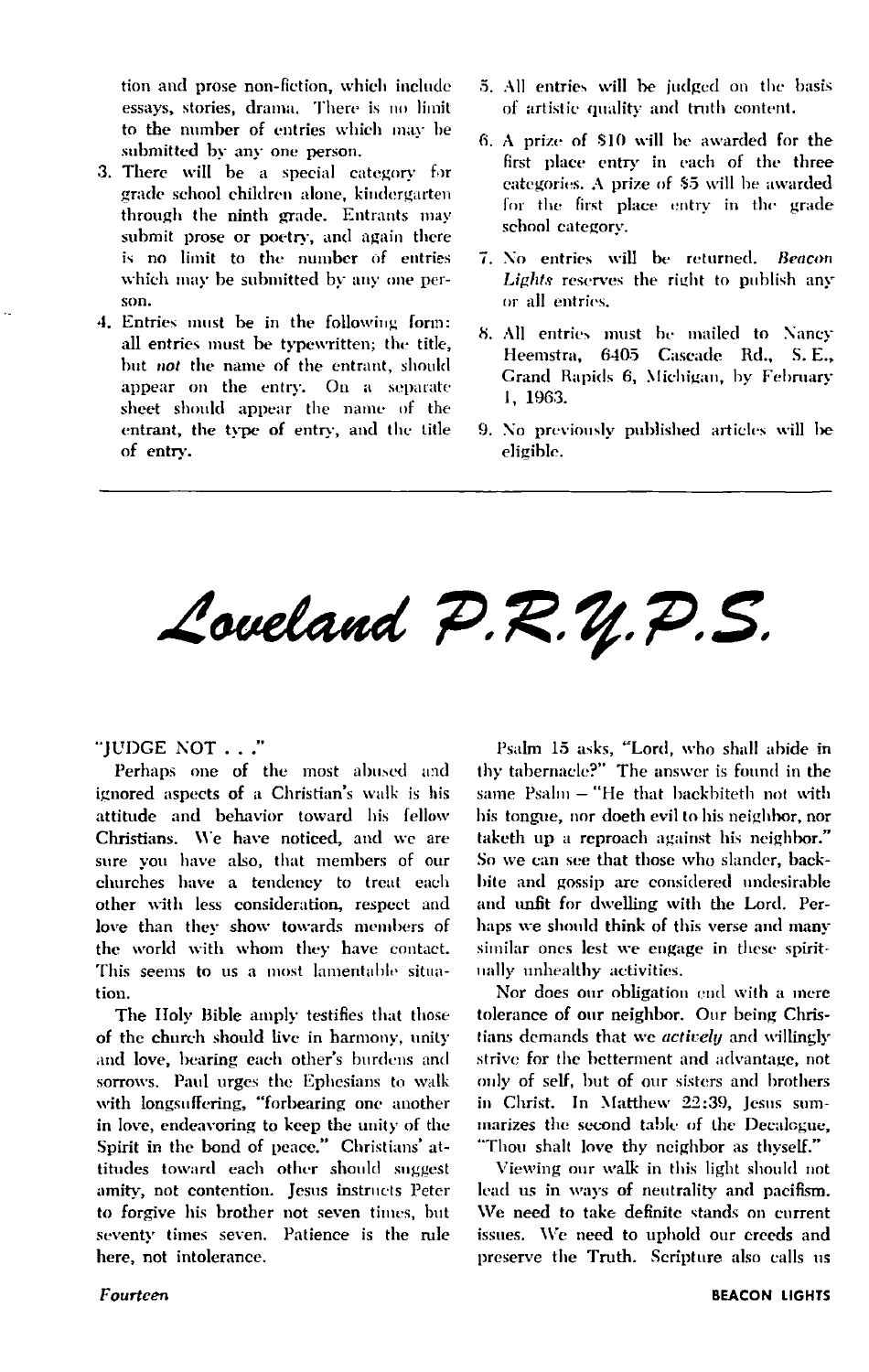pilgrims and soldiers, instructing us in the battle of this life. Surely we must never let principle slip, in order to appear loving and "Christian." We must never avoid disputes at the expense of losing the purity of the Word. But, even in these valid disagreements, we should remember to attack issues, actions and statements, not individuals themselves.

We think the words of admonition found in Matthew 7:1-5 should be applied practically today, as always. "Judge not, that ye be not judged. For with what judgment ye judge, ye shall be judged: and with what measure ye mete, it shall be measured to you again. And why beholdest thou the mote that is in thy brother's eye, but considerest not the beam that is in thine own eye? Or how wilt thou say to thy brother, Let me pull out the mote out of thine eye; and, behold, a beam is in thine own eye? Thou hypocrite. first cast out the beam out of thine own eye and then shalt thou see clearly to cast out the mote out of thy brother's eve."

Usually when a person tends to the shortcomings of his own nature, he lacks both the time and the audacity to attack the imperfections in others.

#### **CONTRIBUTIONS**

HOW TO MAKE THE SEMINARY AN **EVER CONSTANT WITNESS** 

- 1. Establish assistance funds for our own Protestant Reformed married as well as single students.
- 2. Help secure where needed part time work for students.
- 3. Prepare a seminary descriptive brochure and send copies to our churches to be distributed and displayed in our church tract racks.
- 4. Advertise the seminary in the Standard Bearer and Beacon Lights.
- 5. By our brochures and magazines, send out a call for students from all Protestant denominations. **Emphasize** that we preach the infallible Word of God, and the great Reformation theology; that we separate from the modernist, liberalist ecumenical movement; that we preach

and contend for the faith once-for-all delivered to the saints.

6. Have the lofty Christian aim to make the seminary a real missionary endeavor, a center of biblical-theological learning for students from any denomination, who are willing to study under our God-centered curriculum, earn the diploma then go, after graduation, to wherever the Lord may lead them throughout Christendom.

One hundred students may be taught as well as one!!

7. In this way, interest our own, and the young men of Protestantism in general in a true biblical consistently Reformed ministry of the Word of God.

As the Seminary goes, so goes the church! Make the Seminary a seminary filled with students from the Protestant churches, who are willing to be instructed and our own young men will be attracted to the school and our churches will have ministers.

Keep the Seminary a one-student institution and our churches and our ministers will soon fade away.

> Done in Consistory of Hope Protestant Reformed Church Isabel, So. Dak. Oct. 2nd. 1962 Milton H. Collmann Clerk



#### FROM, FOR AND ABOUT OUR CHURCHES LOIS E. KREGEL

Lynden's pastor, Rev. R. C. Harbach, recently received and accepted two invitations to speak outside of the circle of his own congregation. On October 11 he spoke at the Christian High chapel on one of Calvin's great themes "God Uses the Agency of the Wicked, Inclining Their Minds to Do His Will, Yet Without the Least Stain to His Perfect Purity." On Sunday, October 14, at 5:30 p.m. he spoke over KPUG on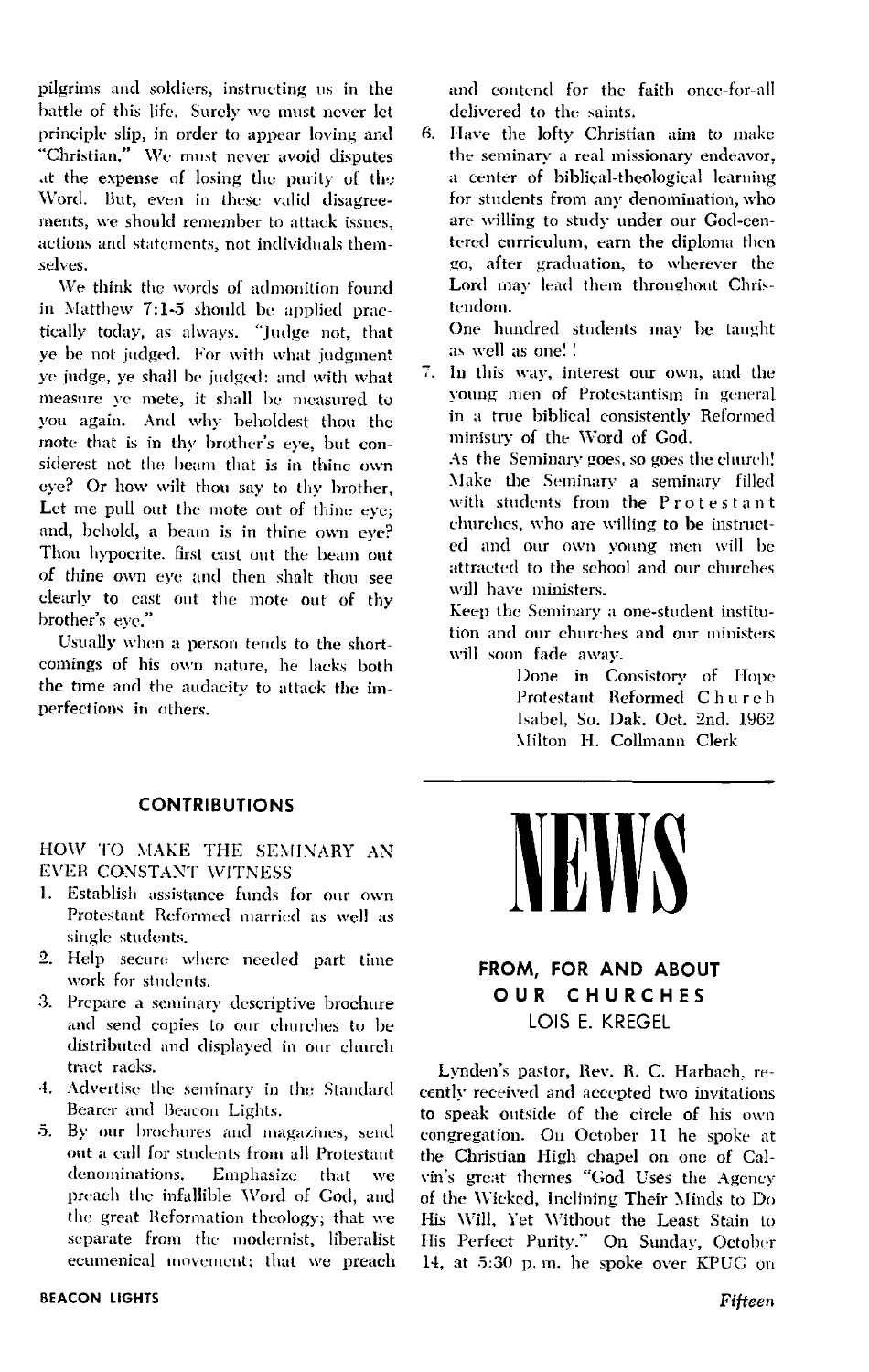"Lynden Time"; his topic was "Christian lov."

Mission Emphasis Night at First Church, sponsored by "Beacon Lights" was enjoyed by a large and appreciative audience. Our church in Randolph, Wisconsin enjoyed Mission Night on October 12. Rev. Lubbers told of his labors and Mr. H. Meulenberg and Mr. H. Zwak described their experiences in Jamaica.

The Radio Committee of the Reformed Witness Hour has passed along to us the following bit of news which we know will interest our readers. For the past few years the mailing address of the Reformed Witnes Hour has been Post Office Box 8. But upon completion of the new main Post Office Building here in Grand Rapids the postal authorities have decided that all boxes rented in the main Post Office must use boxes numbered above the number 1,000. Consequently Box No. 8 was no longer available to the Committee. The new address of the Reformed Witness Hour is now Post Office Box 1230, Grand Rapids 1, Michigan.

ė.

Our future church grew by three memhers.

- A son born to Mr. and Mrs. D. Huizinga (Hope).
- A son adopted by Mr. and Mrs. Charles Doezema (First).
- A son born to Mr. and Mrs. A. Dykstra (Hope).

 $\bullet$ 

This is the time of the year that our societies usually enjoy League Meetings.

Western Ladies' League met at Edgerton on October 12; Rev. Kortering spoke on "Contentment Linked with Godliness." Rev. B. Woudenberg conducted the Question Hour.

Eastern Ladies' League met on Thursdav, October 18 in our Hudsonville Church. Rev. J. Heys spoke on "The Number of Man."

Mr. and Mrs. League meeting is sched-

uled for November 2 in Southwest Church. The topic for the evening is "Communism."

Called Home:

- Mr. John Van Baren, of South Holland, at the age of 53 years.
- Mr. Isaac Korhorn, of Hope, at the age of 74 years.
- Mr. Clarence Vriesenga, of Southeast, at the age of 53 years.

 $\ddot{\phantom{a}}$  $\bullet$  $\overline{a}$ 

Duane Mensch's address is 1914 Alcy Road, Memphis, Tennessee.

Harvey Holstege of our Hudsonville church left for service on October 8.

Congratulations to Mr. and Mrs. Harry Zwak of Hudsonville, who celebrated their 40th wedding anniversary on September 9.

> $\ddot{\phantom{a}}$ ä  $\bullet$  $\bullet$  $\bullet$

Wedding bells rang on Sept. 26 for Homer Teitsma and Kathleen Timmer (Southeast); for Robert Scott and Jane Kuiper (Hudsonville) on Oct. 12; on Sept. 14 for Duane Howard and Sandra Bartelds (First); and on Sept. 27 for Robert James Hoven and Jane Margaret Miedema (Hudsonville).

 $\Delta$ 

Membership transfers:

Mr. Dan Meulenberg joined Southeast Church; he had been a member of First.

Miss W. Koole, and Mrs. C. A. Orme and son Timothy transferred to Hope from First.

Mr. and Mrs. Vernon Graeser and two baptized children were welcomed as members by Hope Church. They came from Tucson, Arizona.

Calls extended, accepted, and declined:

Doon has called Rev. H. Veldman.

Rev. R. Harbach declined the call from Isabel-Forbes.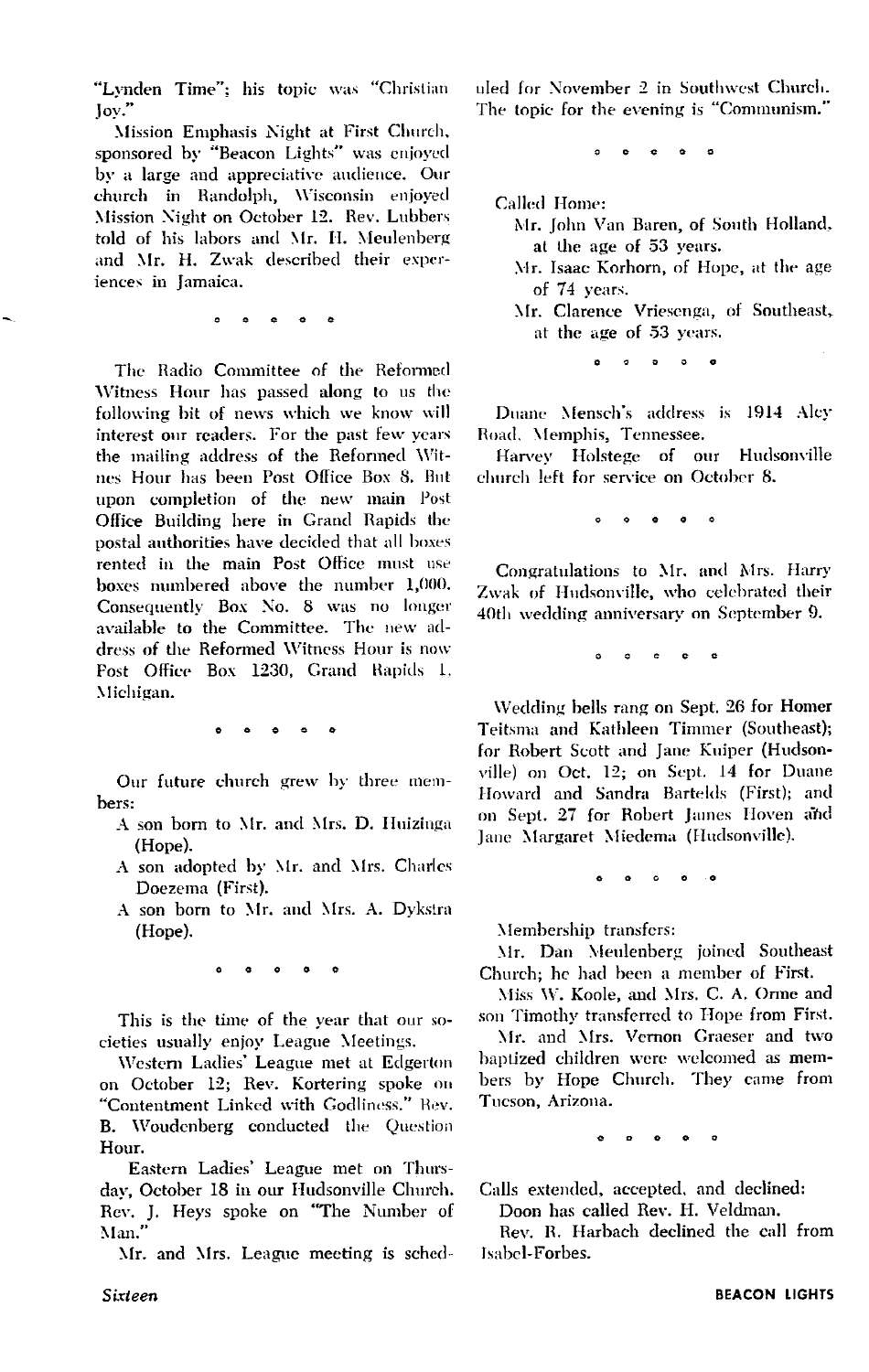Rev. G. Vandenberg declined the call from Loveland.

Rev. H. Hanko declined the call from Kalamazoo.

Rev. M. Schipper accepted the call from Southeast.

Miscellanea:

The Young People's Societies, Junior and Senior, of First Church held their fall outing at Pinery Park on October 9.

The Athletic Club of Adams St. School

plans a Pancake Supper at Adams St. School Gym on Oct. 27.

Hope School Circle has invited all in the vicinity to attend its Fall Festival on October 26.

Grand Haven and Creston have decided to disband; its members are joining neighboring churches.

Rev. H. Hocksema lectured in Oaklawn on Oct. 11: his topic was "The Perseverance of the Saints."

Southeast received a "thank you" from the Free Christian School of Edgerton for its gifts earlier in the vear.